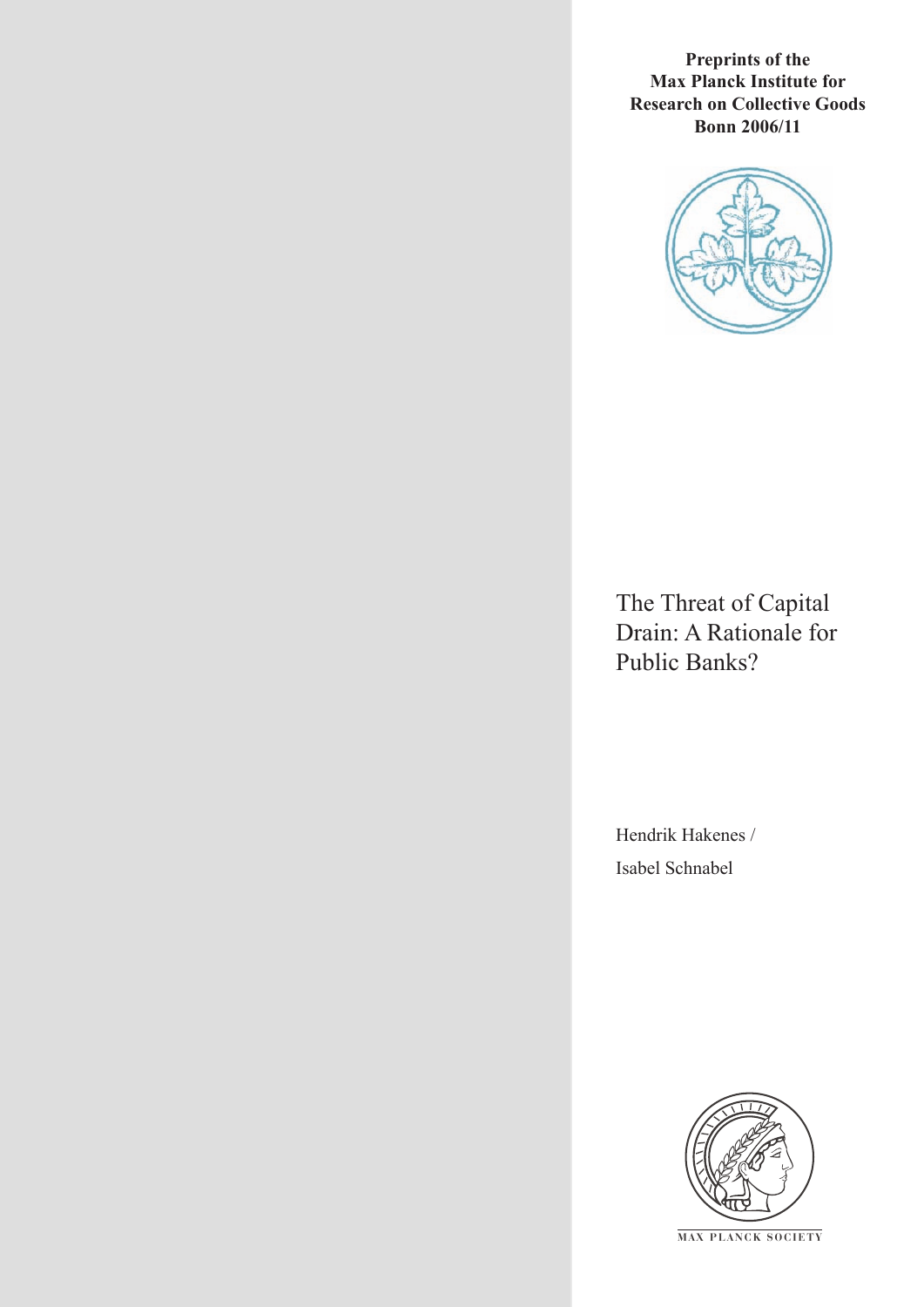

# **The Threat of Capital Drain: A Rationale for Public Banks?**

Hendrik Hakenes / Isabel Schnabel

April 2006

Max Planck Institute for Research on Collective Goods, Kurt-Schumacher-Str. 10, D-53113 Bonn http://www.coll.mpg.de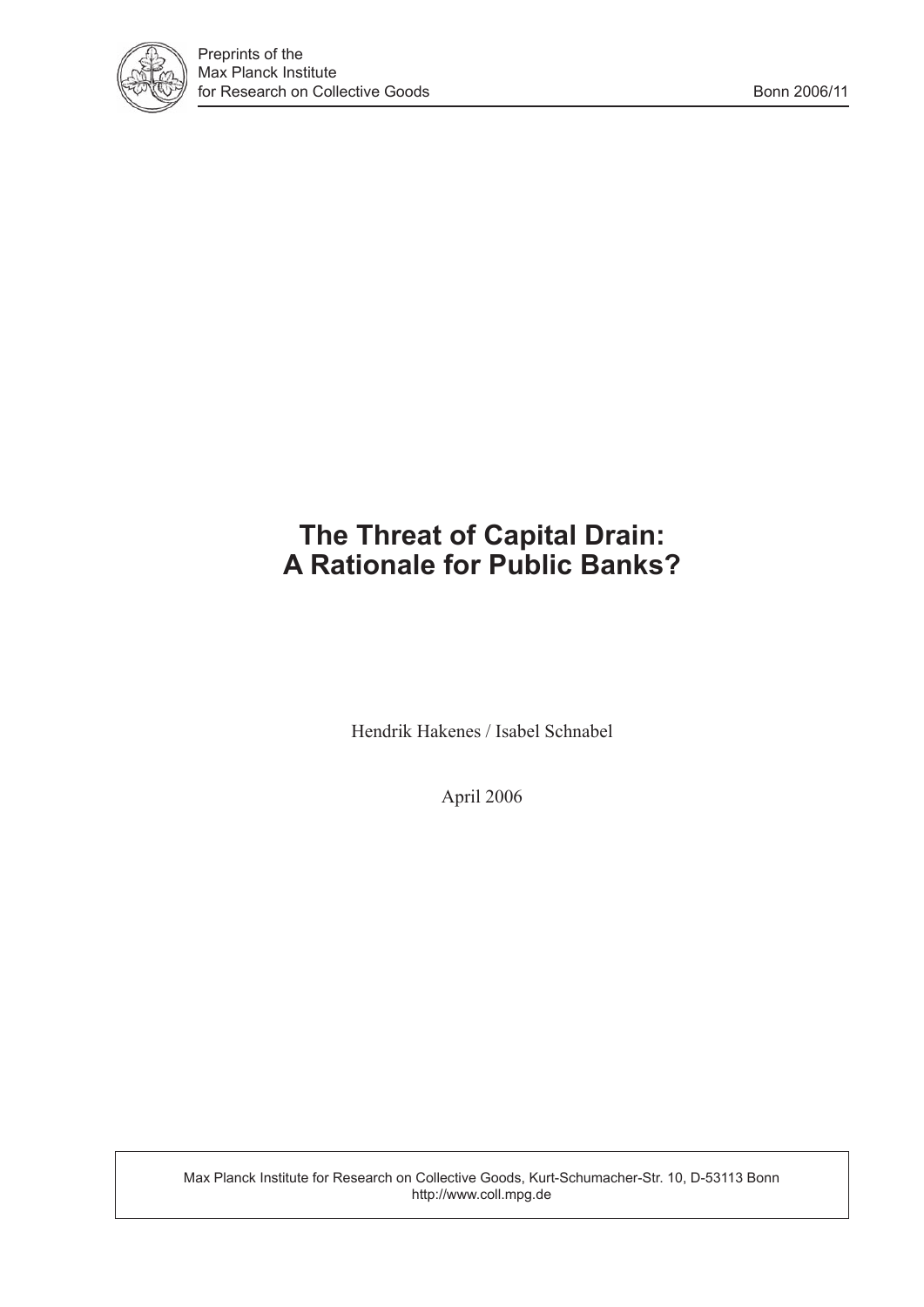# The Threat of Capital Drain: A Rationale for Public Banks?<sup>∗</sup>

Hendrik Hakenes† Max Planck Institute, Bonn

Isabel Schnabel‡ Max Planck Institute, Bonn

April 17, 2006

#### **Abstract**

This paper yields a rationale for why subsidized public banks may be desirable from a regional perspective in a financially integrated economy. We present a model with credit rationing and heterogeneous regions in which public banks prevent a capital drain from poorer to richer regions by subsidizing local depositors, for example, through a public guarantee. Under some conditions, cooperative banks can perform the same function without any subsidization; however, they may be crowded out by public banks. We also discuss the impact of the political structure on the emergence of public banks in a political-economy setting and the role of interregional mobility.

**Keywords:** Public banks, cooperative banks, capital drain, credit rationing, financial integration, privatization.

**JEL-classification:** G21, F36, H11, L33.

<sup>∗</sup>We thank Philippe Aghion, Felix Bierbrauer, John Boyd, Gianni de Nicol´o, Christoph Engel, Thomas Gall, Timothy Guinnane, Frank Heinemann, Carolin Häussler, Martin Hellwig, Christian Ossig, Anne van Aaken, Hans-Joachim Voth, Andrew Winton, and seminar participants at the Universities of Wisconsin-Madison, Mainz, Marburg, Minneapolis, Münster, at the MPI in Bonn, and at the joint International Monetary Fund/World Bank seminar, as well as conference participants at the Sonderforschungsbereich/Transregio 15 Conference in Tutzing, the Workshop on German Banking System Architecture in Frankfurt, and the Midwest Finance Association in Chicago for discussion. We also thank Silvia Grätz for excellent research assistance.

<sup>†</sup>Max Planck Institute for Research on Collective Goods, Kurt-Schumacher-Str. 10, 53113 Bonn, Germany, hakenes@coll.mpg.de

<sup>‡</sup>Max Planck Institute for Research on Collective Goods, Kurt-Schumacher-Str. 10, 53113 Bonn, Germany, schnabel@coll.mpg.de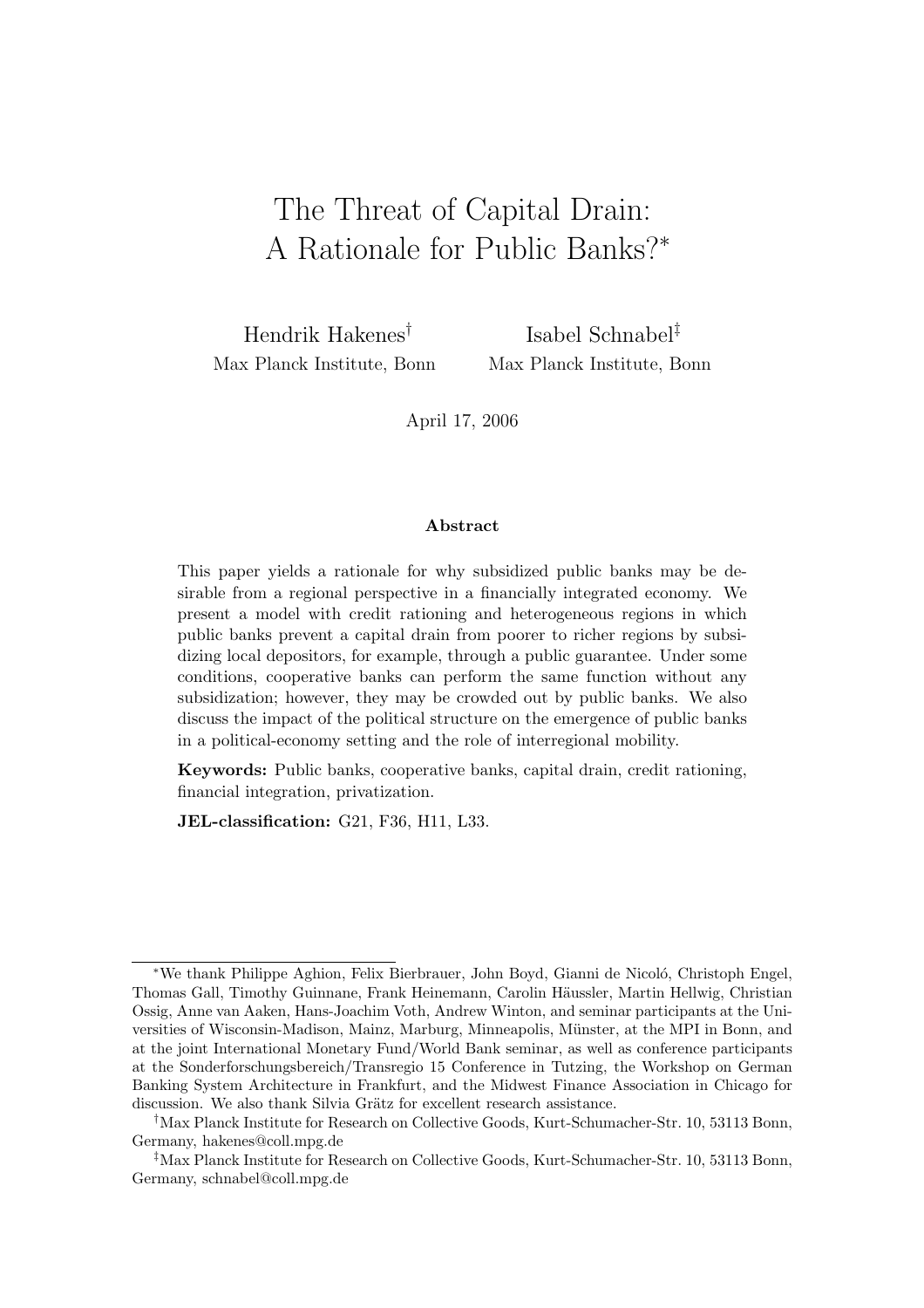# **1 Introduction**

In many countries, public banks constitute an important part of the banking sector. There is a long-standing debate on whether this should be considered a blessing or a curse. In the literature, one finds two opposing views of public banks, summarized by La Porta, Lopez De Silanes, and Shleifer (2002): The proponents of the development view claim that public banks cure financial market failures and therefore enhance social welfare (see, e. g., Atkinson and Stiglitz (1980)). This view goes back to Gerschenkron (1962) who argued that government intervention may substitute for private activity if private institutions are underdeveloped, and may thereby foster economic growth. In contrast, proponents of the political view (see, e. g., Shleifer and Vishny (1994)) argue that public banks are instruments of self-interested politicians, who abuse the banks for the financing of socially undesirable projects.<sup>1</sup>

The empirical evidence tends to support the political view. For example, Barth, Caprio, and Levine (2001) and La Porta, Lopez De Silanes, and Shleifer (2002) have shown that government ownership of banks tends to be associated with poorly operating financial systems and slower growth.<sup>2</sup> Although the issue of causality has not been resolved, such evidence has led to a general dislike of public banks among academics, and this view has been taken up by institutions like the International Monetary Fund (IMF), which tend to favor the privatization of public banks. One notable example is Germany's Financial Sector Assessment Program, where the IMF quite explicitly asked for the privatization of Germany's public banks.

In reality, the spectrum of public banks is larger than suggested by the studies cited above. Some banks have a regional or local orientation, whereas others are national institutions. Some serve special purposes (such as development banks), whereas others conduct the same business as private commercial banks. Some have been nationalized after a banking crisis; others are left-overs of socialist regimes. It is well conceivable that the prescriptions regarding privatization may differ across these different types of public banks.

This paper focusses on regional public banks that conduct their business only within their own region.<sup>3</sup> Hence, the public banks in our model most closely resemble savings banks as they are (or were) found in most Continental European countries. We emphasize one particular aspect of regional public banks, namely their promise to invest local funds in local projects. Thereby, they may help to prevent a "capital drain" from poorer to richer regions within a financially integrated economy.

<sup>1</sup>Sapienza (2004) argues, based on Banerjee (1997) and Hart, Shleifer, and Vishny (1997), that even if the politician wants to increase welfare when creating a public bank, agency problems between the politician and the banker may entail distortions. She calls this the *agency view*.<br><sup>2</sup>In contrast, there is no clear relationship between the governmental ownership of banks and

banking stability. See Caprio and Martinez Peria (2000) and Barth, Caprio, and Levine (2004).

<sup>3</sup>As a measure of government ownership, La Porta, Lopez De Silanes, and Shleifer (2002) use the share of public banks in the ten largest banks within each country. This measure tends to underestimate government ownership of banks if *regional* public banks are important; it overestimates the share of public banks in countries where public banks are *national*. Therefore, this study is not informative with respect to the effect of regional public banks on economic performance.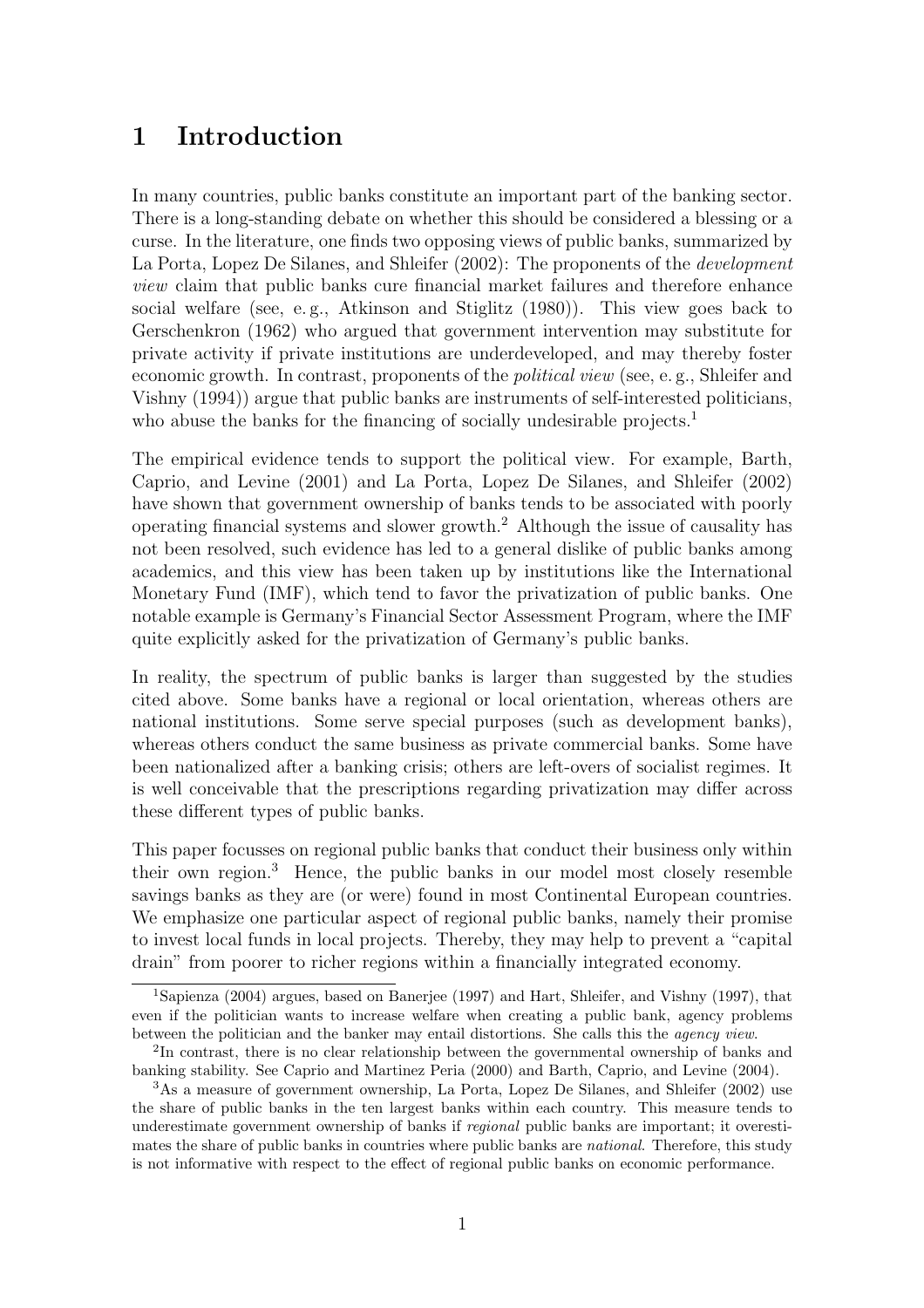The problem of capital drain from poor to rich countries has received a lot of attention in the economic literature. In particular, it has been well established that capital market imperfections may prevent capital from flowing where it can be used most efficiently.<sup>4</sup> Our model adds to this literature by showing how banking institutions, like regional public banks or cooperative banks, may prevent a capital drain from poorer to richer regions, even if capital flows are unrestricted. Instead of looking at different countries, we focus on different regions within a country.

In our model, we consider two regions where agents have access to investment projects, but are subject to a moral hazard problem. The agents in the two regions differ only in their initial endowments. In both regions, endowments are so low that there is credit rationing à la Stiglitz and Weiss (1981). However, in the richer region, entrepreneurs can promise higher interest rates. Therefore, a capital market directs capital from the poorer to the richer region even if the production technologies are identical. This is what we call a "capital drain." Compared to autarky, the poorer region suffers a welfare loss, for the benefit of the richer region.

We then discuss what types of banking institutions may help to prevent the capital drain. We first show that private banks cannot improve upon the allocation achieved by integrated capital markets. In contrast, a public bank that obeys a regional principle and is subsidized by the government (for example, through a public guarantee) can prevent the capital drain. Regional taxpayers in the poor region are willing to finance this subsidy because it fosters entrepreneurial activity within their region. In other words, there is a positive intra-regional (pecuniary) externality from providing investment finance within the region.<sup>5</sup> Through subsidization, a public bank may provide an incentive to deposit funds within the region, with beneficial effects for regional welfare. However, founding a cooperative bank could achieve the same outcome, without any need for subsidization. We show that such a bank endogenously establishes a regional principle. By giving their members privileged access to loans, it sets incentives to invest their endowments in the regional bank rather than the national capital market. However, cooperative banks are crowded out if they have to compete with subsidized public banks.

We then consider a number of model extensions. We first discuss under which conditions either public or cooperative banks are the superior solution from the viewpoint of regional welfare. We show that public banks are better able to mobilize deposits of people who do not have access to investment projects, whereas cooperative banks are superior in the presence of intra-regional wealth differences or heterogenous industries. Then we put our model into a political-economy context by explicitly considering voting decisions within regions. We show that public banks are more likely to emerge when the voting takes place at the regional level and when the poor regions are relatively large. Finally, we show that interregional mobility destroys the ability of public banks to prevent capital outflows from poor to rich regions. These theoretical predictions may explain why regional savings banks are rather to

<sup>4</sup>See Lucas (1990), Gertler and Rogoff (1990), Boyd and Smith (1997), Morrison and White (2004), and Matsuyama (2005). Ma and Smith (1996) present some empirical evidence.

 $5\text{In practice, such externalities may exist for many reasons (see, e.g., Krugman (1991)). Our$ results on public banks do not depend on the specific kind of externality.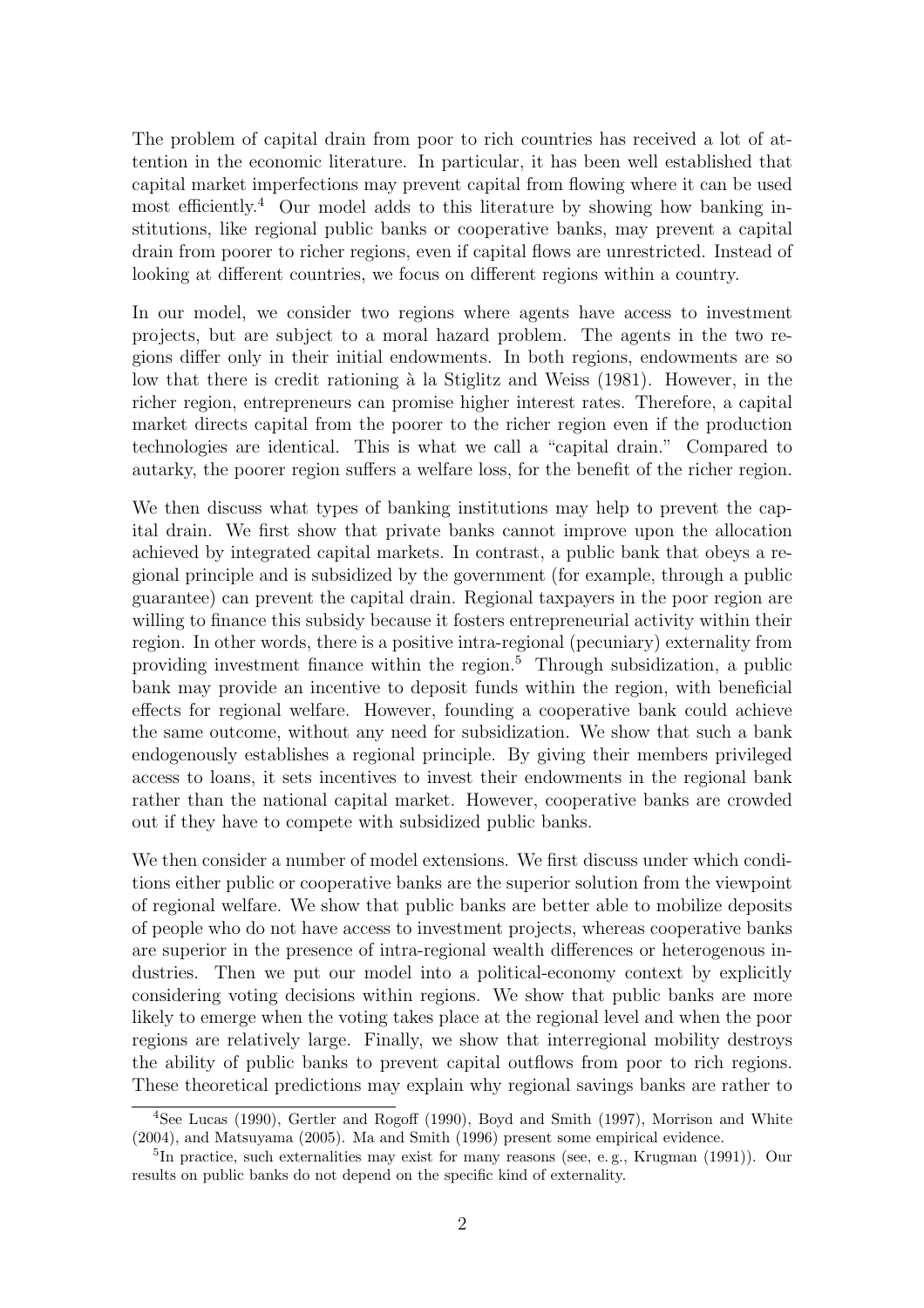be found in Europe than in the United States, and why some countries are more likely to abandon their savings banks than others.

In the above categorization of the literature on public banks, our paper is closest to the development view. This is not to say that the political view is unimportant, but to emphasize a potentially beneficial role of public banks that has been understated in current political debates. Hence, our paper also has important policy implications. In spite of the recent privatization wave in many countries, it is still far from clear whether such a privatization is really welfare-enhancing. Our paper argues that the privatization of savings banks comes at a cost, namely a potential capital drain from poorer to richer regions, making the population in poorer regions worse off. Such a capital drain may be undesirable from a regional perspective, and possibly also from a national one, both for efficiency and distributional reasons. This aspect is important for a full assessment of the costs and benefits of a privatization of public banks. Furthermore, our model points towards alternatives to the transformation of savings banks into (or take-over by) commercial banks, namely the transformation into cooperative banks. This may prevent some of the pitfalls of privatization, while preserving its benefits, such as a better governance.

The remainder of the paper is organized as follows. In Section 2, we will provide some evidence for the empirical relevance of regional public banks. In Section 3, we present the setup of our model and the baseline results for an autarkic economy. We then establish the presence of a capital drain under financial integration. Section 4 discusses what types of banking institutions can prevent a capital drain from poorer to richer regions in a financially integrated economy. Section 5 discusses several extensions to the basic setup. Section 6 concludes. The Appendix contains some technical details and the proofs of the propositions and remarks.

# **2 Regional Public Banks in Different Countries**

Regional or local savings banks are a widespread phenomenon, especially in Continental Europe. Before the privatization wave starting in the 1990s, these savings banks were typically owned by the government and subsidized, for example, through tax exemptions or state guarantees. Examples are the "Sparkassen" in Germany, the "Caisses d'Epargne" in France, the "Cajas de Ahorros" in Spain, and the "Casse di Risparmio" in Italy. In contrast, countries like the United Kingdom or the United States never had comparable institutions.

Historically, such banks were founded in the nineteenth century to provide safe investment opportunities for the poor. $6$  However, this objective has gradually been replaced by the goal of advancing regional development. Typically, savings banks obey a regional principle, meaning that they conduct their business only within their region. Behind this stands the idea that regional savings should be reinvested in regional investment projects to prevent capital outflows to other regions and to

 $6G$ uinnane (2002) presents an interesting analysis of the historical evolution of banking institutions in Germany.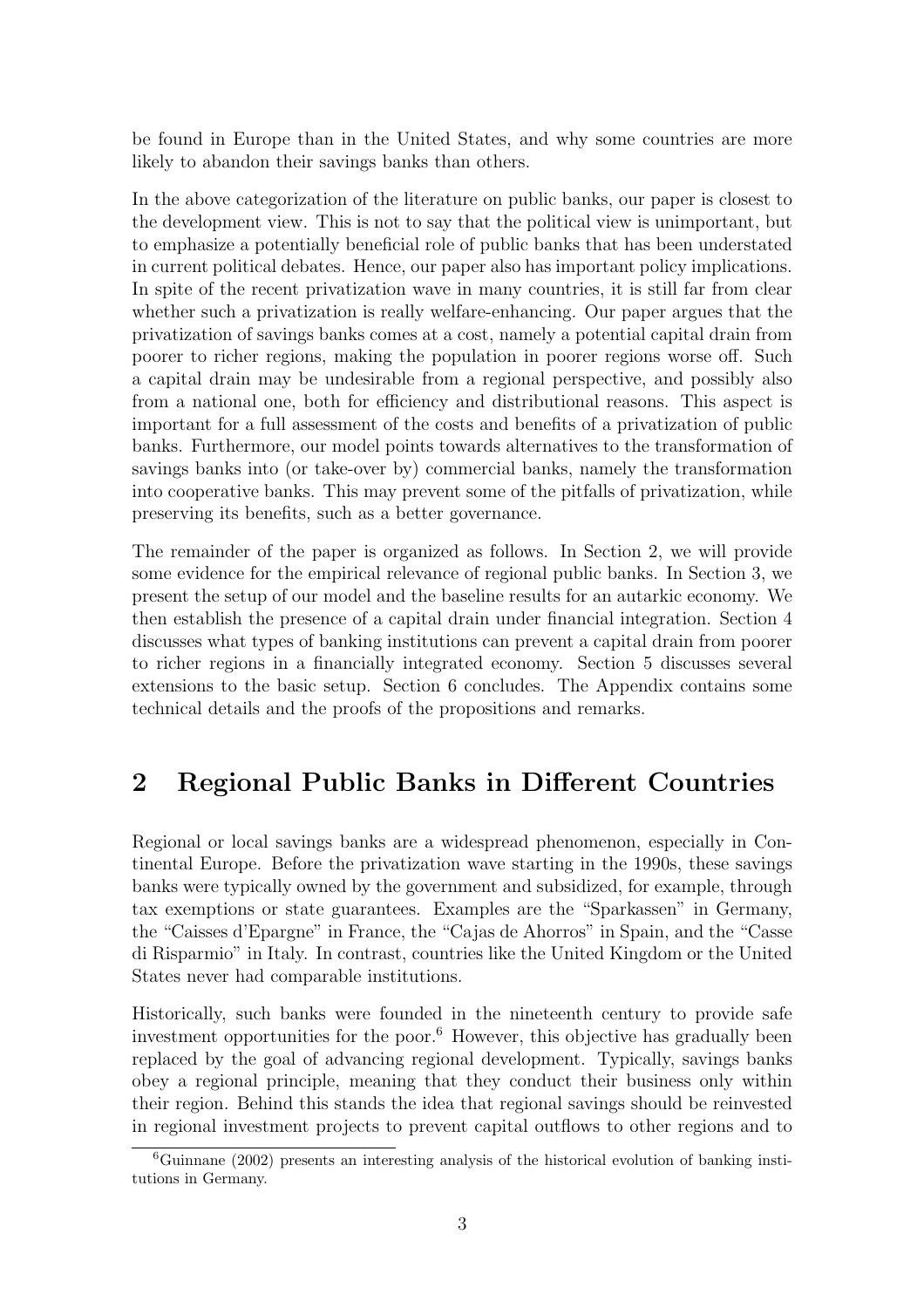foster regional development. In some countries, such as Germany, this objective is explicitly named in the laws governing the savings banks ("Sparkassengesetze") as part of their "public mandate" ("öffentlicher Auftrag").<sup>7</sup>

Since the 1990s, many European countries have privatized their savings banks, following different routes. For example, Italy turned its savings banks into joint-stock companies and abolished the regional principle (Carletti, Hakenes, and Schnabel (2005)). In contrast, France transformed the savings banks into credit cooperatives while maintaining the regional principle (Deutsche Bank  $(2005)$ ). In most cases, the government maintained a substantial influence on the privatized savings banks. There is little empirical work on the economic consequences of privatization. Recent work on Italy suggests that the privatization (and the accompanying consolidation) has led to gains in cost efficiency, but also to a deposit drain from Southern to Northern Italy (Colombo and Turati (2004)).

The most prominent country where the savings banks are still publicly owned and play a major role in the banking sector is Germany. But even there, the pressure to privatize savings banks has increased. One important step in this direction was the abolition of state guarantees in July 2005, in reaction to a decision by the EU Commission that such guarantees were incompatible with the EC Treaty because they constituted state aid not justified by any public function. Switzerland is another country where regional public banks ("Kantonalbanken") still play an important role. In contrast to Germany, these banks still enjoy explicit public guarantees.

The savings banks are not the only institutions with a strong regional focus. Many countries have a cooperative banking sector that performs similar functions to the savings banks.<sup>8</sup> Interestingly, in some countries, such as Germany, cooperative and savings banks even coexist. In contrast to the savings banks, there is typically no state involvement in cooperative banks. One exception is France, where the state itself is a member of the newly founded cooperative banks. Other countries, like the United States and the United Kingdom, have a cooperative banking sector, but no public savings banks. In developing countries, as a rule, there are no institutions comparable to the European savings banks. In contrast, informal micro-finance institutions play a much larger role and have become an important means of ensuring access to finance for the poor (see Armendariz de Aghion and Morduch (2005)).

Some countries have developed alternative solutions for the problem of capital drain from underdeveloped areas. In the United States and the United Kingdom, the government promoted the creation of "Community Development Financial Institutions" (CDFIs), which are non-profit financial intermediaries that specialize in serving particular areas or population groups. Some of those are similar to credit cooperatives, such as the Community Development Credit Unions, but they also come in other legal forms. In addition, the United States passed the "Community Reinvestment

 $7$  For a detailed analysis of the role of German savings bank in regional development, see Gärtner (2003). Note that the German "Landesbanken," the savings banks' regional central institutes, do not obey a regional principle, and therefore do not fall in the category of regional public banks, as defined in this paper.

<sup>8</sup>On credit cooperatives, see Banerjee, Besley, and Guinnane (1994) and Guinnane (2001).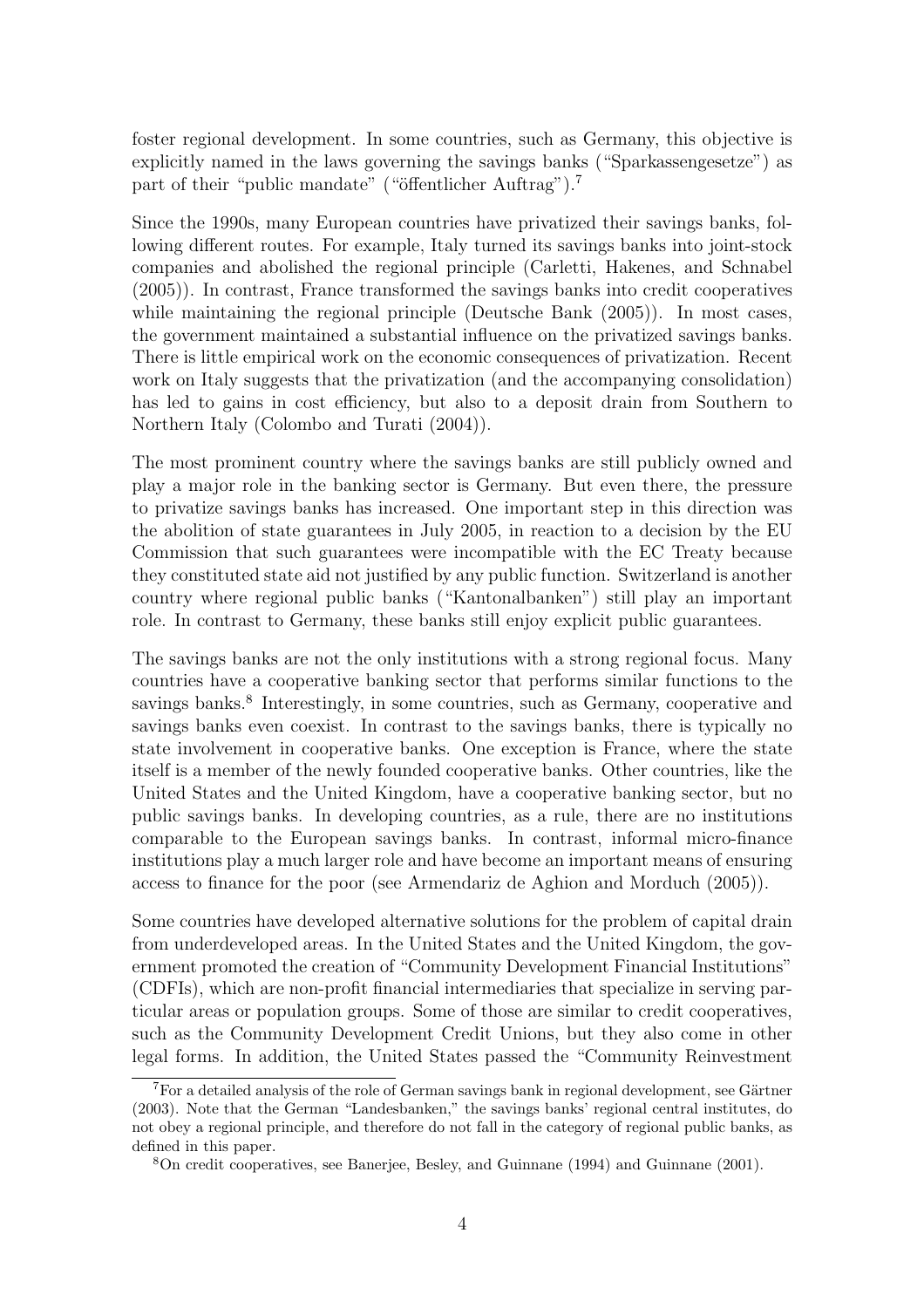Act" of 1977 to improve the availability of credit in underserved communities (Apgar and Duda (2003)). According to the Act, the regulators have to evaluate banks' lending activities in the areas from which they draw deposits, in particular with regard to the provision of loans to minorities or low-income neighborhoods.<sup>9</sup> Finally, it has been argued that the U. S. unit banking system historically was founded because of the fear of "deposit siphoning" (see Calomiris (2000) and Guinnane (2002)).

In our paper, we will try to explain some of these empirical observations in a simple theoretical model. Specifically, we will ask why public regional banks are found in some countries, but not in others. We also make an attempt to explain the difference in the speed of privatization in different countries. Finally, we will derive some tentative policy implications regarding the desirability of the privatization of savings banks and the way such privatization should be carried out.

## **3 Baseline Model**

### **3.1 Setup**

Consider an economy with two regions, called North  $(N)$  and South  $(S)$ . In each region, there is a continuum of inhabitants of mass  $\mu_N$  and  $\mu_S$ , respectively. All agents are risk neutral, and their discount factors are equal to one. Agents cannot move between regions. Each agent owns an initial endowment of E*<sup>N</sup>* or E*S*. Without loss of generality, assume that  $E_N > E_S$ ; Northerners are richer than Southerners. In all other respects, agents are equal.

In both regions, each agent has access to an indivisible, not transferable investment project that requires an investment of  $I > E_N$ ; hence, any agent has to borrow to be able to carry out his investment project. Agents are subject to a moral hazard problem because they can choose between two versions, G ("good," i. e. safe) and B ("bad," i. e. risky), of the project. This choice is unobservable to others. Version G yields  $Y_G$  with probability  $p_G$ , and zero otherwise. The risky version yields  $Y_B$ with probability  $p_B$ , and zero otherwise. We assume that  $p_G Y_G > I > p_B Y_B$ , so that the safe version has a positive net present value, whereas the risky version has a negative one. Moreover,  $Y_B > Y_G$ , hence there is scope for the standard riskshifting problem, as in Stiglitz and Weiss (1981). Within regions, the returns of the same version of the project are perfectly correlated. Moreover, the failure of the good version implies the failure of the bad version (but not vice versa). Goods can also be stored at zero cost. By assumption, there is only debt finance with limited liability. Hence, a financial contract is characterized by two variables, the principal of the loan and the repayment.

The timing of the model is as follows. First, agents receive their endowments. Also, institutions like public or cooperative banks are formed at this stage. In the next

<sup>&</sup>lt;sup>9</sup>Curiously, this evaluation refers mainly to the *composition* of loans within the area. Capital flows to other areas are not restricted, and out-of-area loans are subject to a much milder regulation.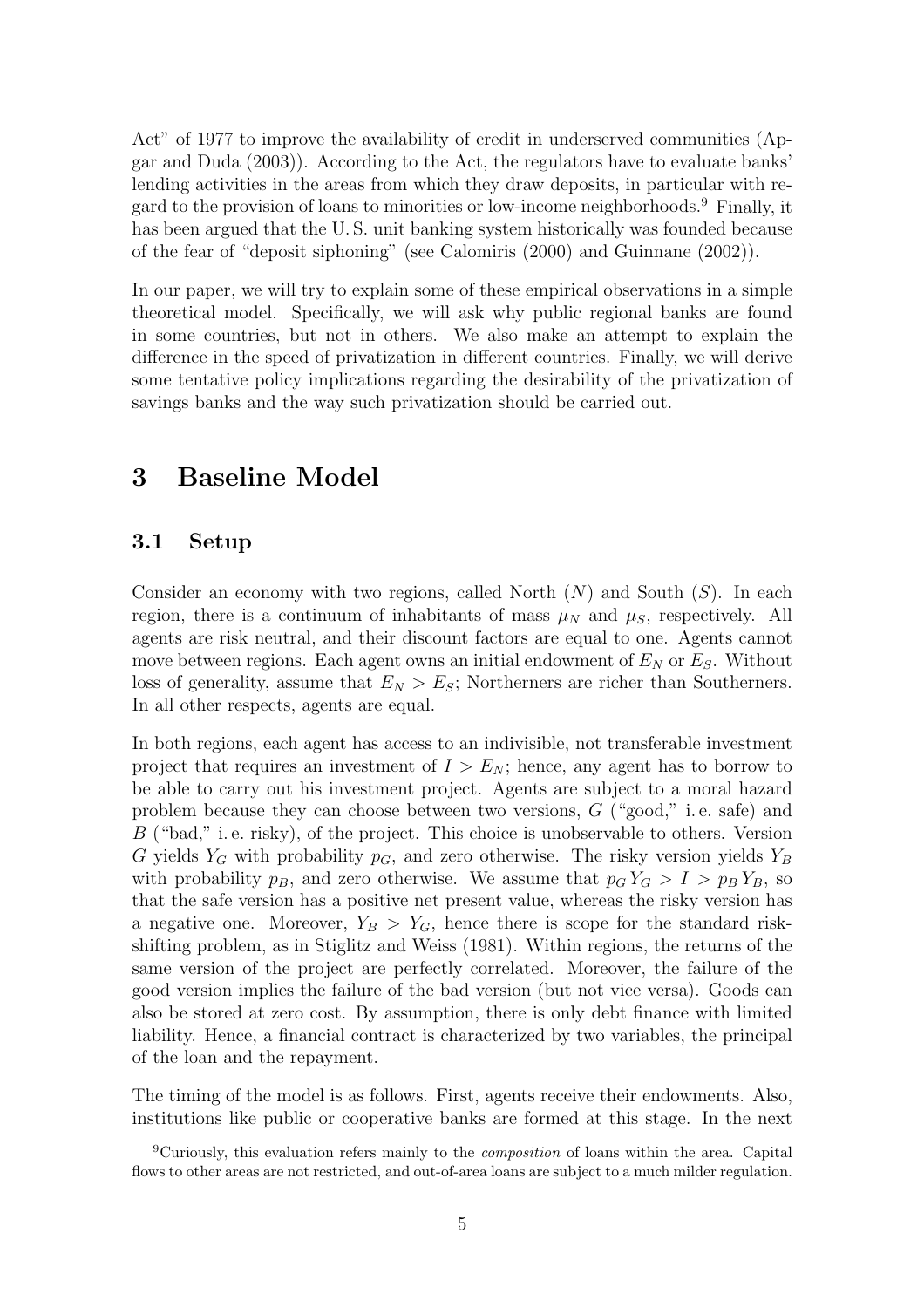stage, agents can either trade in the capital market, or write contracts with financial institutions. Agents that possess at least I can become entrepreneurs and invest in version G or B of the investment project. Finally, project returns are realized and financial obligations are paid according to the concluded financial contracts.

### **3.2 Autarky**

In this section, we consider autarkic regions. Hence, there are no capital flows between regions. Therefore, we can consider a representative region and omit indices.

With  $I>E$ , agents must borrow to carry out their investment projects. We call agents lenders if they lend their endowments to other agents; we call them entrepreneurs if they borrow to carry out their investment projects. We assume that agents trade in a capital market, in which the lenders can buy the bonds issued by the entrepreneurs. Later we will also consider intermediated finance. Given the scarcity of capital, only a fraction  $E/I$  of agents can become entrepreneurs; the remaining agents become lenders. The expected profit of an entrepreneur is

$$
\Pi_G = p_G \left( Y_G - R \left( I - E \right) \right) \tag{1}
$$

if he chooses version  $G$ , where  $R$  is the gross interest rate (including the repayment of the principal). Analogously, the profit is  $\Pi_B$  if he opts for B. An entrepreneur prefers the safe project if  $\Pi_G \geq \Pi_B$ , hence if

$$
R \leq \bar{R} = \bar{R}(E) = \frac{p_G Y_G - p_B Y_B}{(p_G - p_B)(I - E)}.
$$
\n
$$
(2)
$$

Consequently, the lending rate can never exceed  $\bar{R}$  in equilibrium. Otherwise, lenders would not be willing to provide their funds. They would anticipate that the entrepreneur will choose version  $B$ ; this would not allow them to recover their investment. Note that the maximum rate  $\overline{R}$  increases in E, i.e.,  $\partial \overline{R}/\partial E > 0$ ; the richer an entrepreneur, the higher is the interest rate that he can promise. This will be important for the mechanism of our model.

We will next characterize the equilibrium allocation, using a subgame perfect version of the coalition-proof Nash equilibrium as the equilibrium concept.<sup>10</sup> We focus on those situations where (2) is binding. At an interest rate of  $\bar{R}$ , there is an excess demand for loans, such that there is credit rationing. An increase in loan rates is not possible because this would induce entrepreneurs to switch to the risky version of the project. Credit rationing implies that entrepreneurs earn more than lenders in

<sup>10</sup>See the Appendix A.1 for technical details. The equilibrium allocation described below is unique, subject to two qualifications. First, groups of agents of measure zero might deviate. Second, equilibria can only be defined up to a renaming of agents. If two agents exchange their positions in an equilibrium, the result must still be an equilibrium because all agents are equal ex ante. When we speak of an equilibrium, we always mean equivalence classes of equilibria, abstracting from sets of measure zero and from permutations of agents.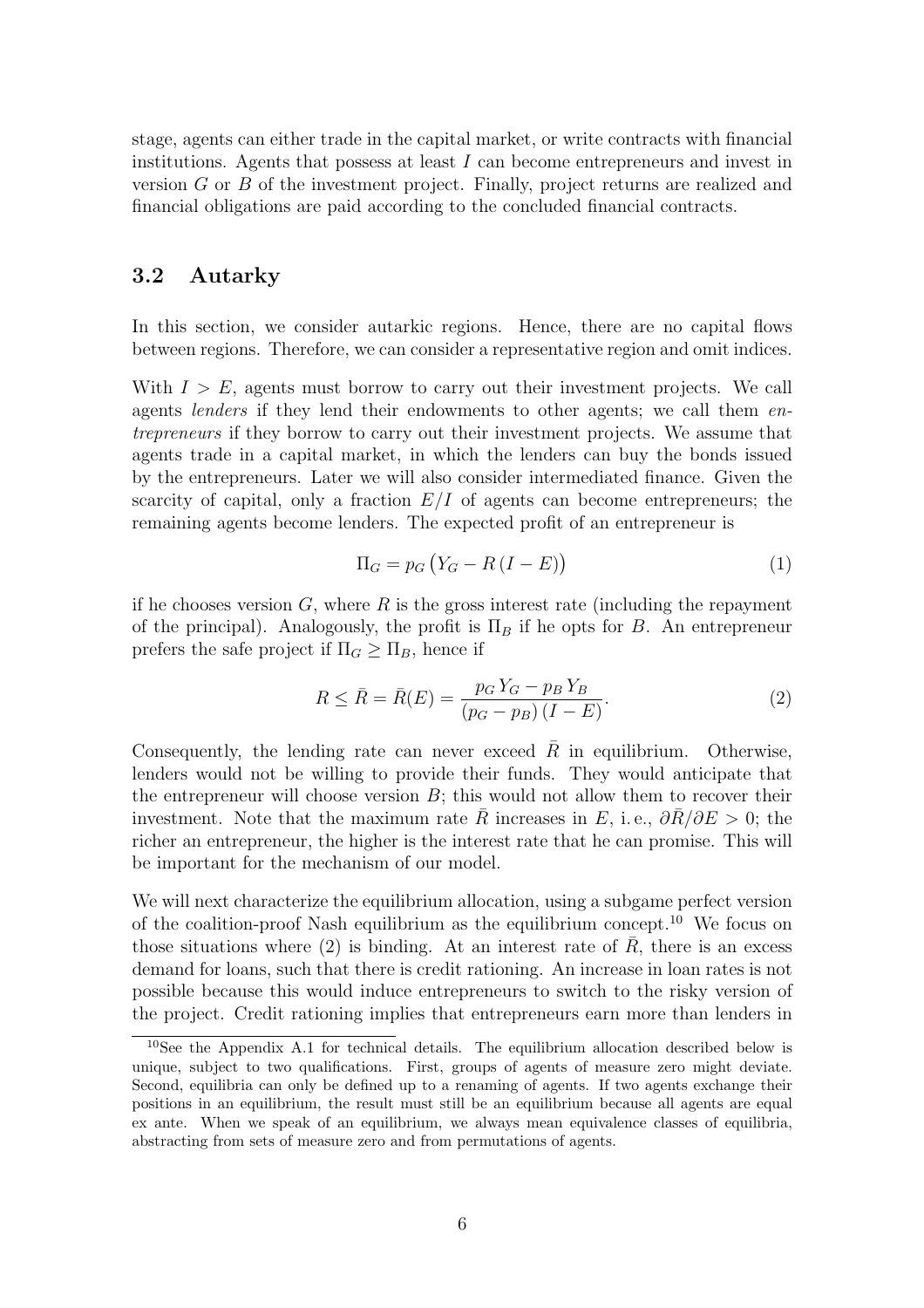equilibrium.<sup>11</sup> This property is crucial for our model. It could also be obtained with other kinds of market imperfections. For example, Boyd and Smith (1997) achieve the same result by introducing costly state verification as in Gale and Hellwig (1985). In the absence of market imperfections, there would be no role for institutions (such as public banks), as has been suggested by Boyd, Prescott, and Smith (1988).

The expected return of an entrepreneur is given by (1); that of a depositor is equal to  $p_G R E$ . Substituting the maximum interest rate  $\overline{R}$  in the expected profits of entrepreneurs and lenders yields the condition under which there is credit rationing,

$$
\frac{I}{E} > \frac{Y_G}{Y_B - Y_G} \frac{p_G - p_B}{p_B}.\tag{3}
$$

In the remainder of the paper, we assume that (3) holds. Furthermore, we want to rule out situations in which the credit rationing problem is so severe that storing the endowment is more profitable than investing in the capital market. We therefore assume that  $p_G R > 1$  or, equivalently,

$$
\frac{I}{E} < 1 + \frac{p_G}{E} \frac{p_G Y_G - p_B Y_B}{p_G - p_B}.\tag{4}
$$

Then the equilibrium under credit rationing can be characterized by the subsequent proposition.

**Proposition 1** In an autarkic economy where conditions (3) and (4) hold, there is a unique coalition-proof Nash equilibrium. There is credit rationing in equilibrium, and the interest rate is  $R = R$  as given by (2). Total investment is equal to the aggregate endowment  $\mu E$ .

If (3) does not hold, there is no credit rationing, and the interest rate is  $R =$  $Y_G/I$ . Again, total investment is equal to the aggregate endowment  $\mu E$ . Public (or cooperative) banks play no role in such a setting. If (3) holds, but (4) does not, credit rationing is so severe that no agent is willing to lend his endowment at the prevailing interest rate; they prefer to store their endowments, and there is no investment.<sup>12</sup>

**Welfare** In order to discuss welfare implications of different institutional arrangements, we define welfare as the aggregate rents of all agents, i. e., of entrepreneurs and lenders. The aggregate endowment in the region is  $\mu E$ , hence  $\mu E/I$  projects can be financed. The return per project is  $Y_G$ , with probability  $p_G$ . Therefore, aggregate welfare is equal to

$$
W = p_G Y_G \mu E / I.
$$

This term does not depend on whether (3) holds. The level of interest rates affects only the distribution of rents among entrepreneurs and lenders, not aggregate rents.

<sup>&</sup>lt;sup>11</sup>The problem of credit rationing would disappear if entrepreneurs could issue equity rather than debt. In a richer model with costly state verification à la Gale and Hellwig (1985) or a twodimensional moral hazard problem including a risk and an effort choice, equity would not solve the problem and the results would be similar to those of our model (see Bester and Hellwig (1987)).

<sup>&</sup>lt;sup>12</sup>This underinvestment problem could be cured by a public or cooperative bank as described in this paper. However, this mechanism is not the focus of our paper.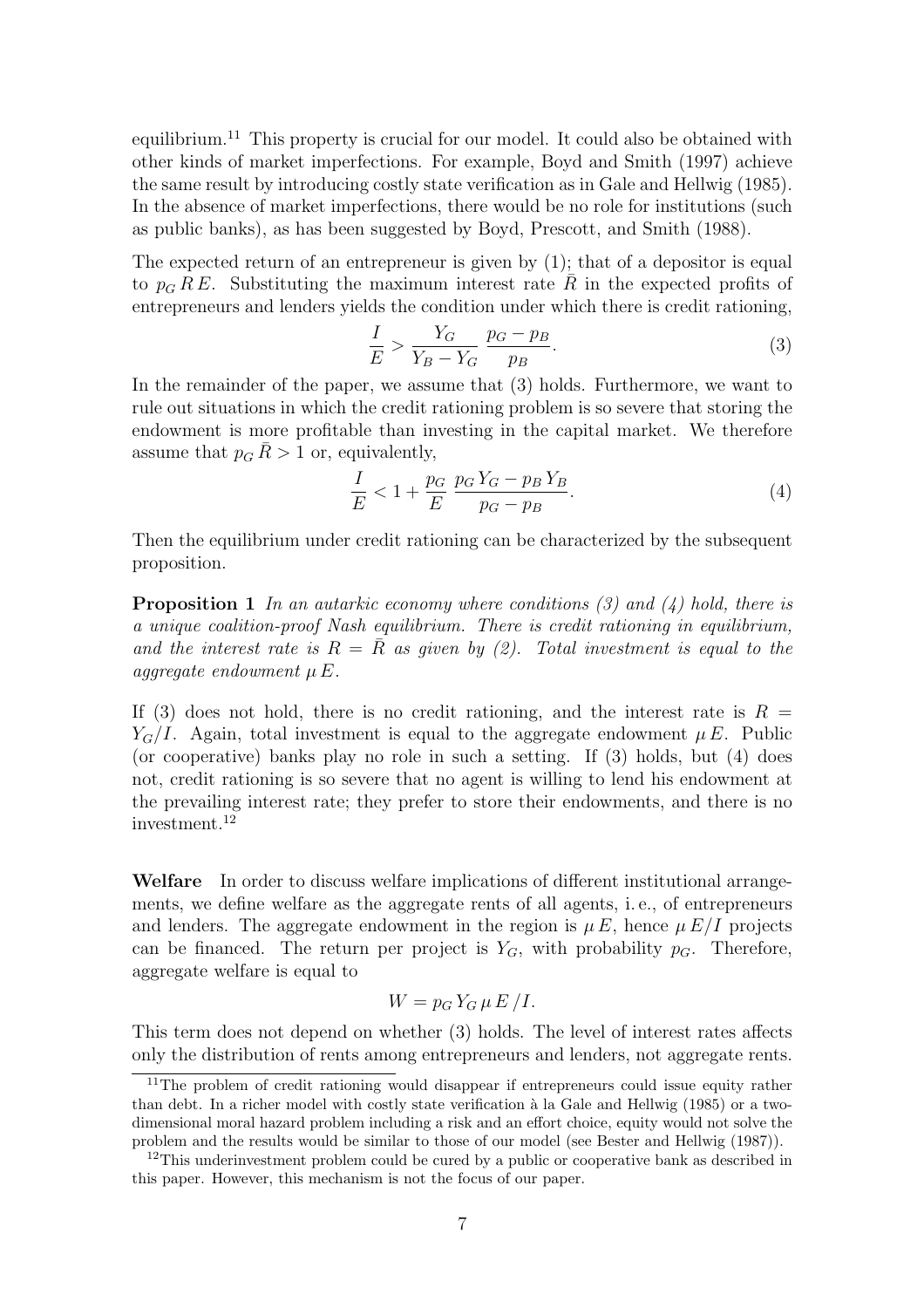**Example** We will now present a numerical example to which we will refer throughout the paper to illustrate the major results. Consider the subsequent parameter constellation:

$$
\begin{array}{ccccc}\nI & E_N & E_S & p_G & Y_G & p_B & Y_B \\
\hline\n1 & 0.65 & 0.63 & 0.8 & 1.5 & 0.2 & 4.5\n\end{array}
$$

Then the expected return from version G is  $p<sub>G</sub> Y<sub>G</sub> = 1.2$ ; that from version B is  $p_B Y_B = 0.9$ <sup>13</sup> Since  $I > E_N$ , agents in both regions need to borrow in order to carry out their projects. Moreover,  $I/E_N = 1.54 > Y_G/(Y_B - Y_G)(p_G - p_B)/p_B =$ 1.5, hence (3) holds and there is credit rationing in the North. Consequently, the Northern interest rate is equal to  $R_N = \bar{R}_N = 1.43$ . Lenders get an expected return of  $p_G \overline{R}_N = 1.14 > 1$  per invested dollar; entrepreneurs earn a return of  $\Pi$ <sup>*G*</sup>/ $E$ <sup>*N*</sup> = 1.23 > 1.14. The market does not clear because agents earn more from borrowing and carrying out the investment project than from lending. Welfare per capita is equal to  $W_N/\mu_N = E_N p_G Y_G/I = 0.78$ .

In the South, the projects have the same characteristics as in the North, but agents have lower initial endowments,  $E_S = 0.63$ . There is again credit rationing, but now the maximum interest rate will be lower than in the North,  $R_S = \bar{R}_S = 1.35 < R_N$ . Consequently, lenders get an expected return of only  $p_G R_S = 1.08 > 1$ , whereas entrepreneurs earn  $\Pi_G/E_S = 1.27$  per invested dollar. Hence, entrepreneurs earn more than lenders in both regions. In the South, welfare per capita is  $W_S/\mu_S =$  $0.76 < W_N/\mu_N = 0.78$ . Note, however, that welfare *per dollar* is the same in both regions,  $0.78/0.65 = 0.76/0.63 = 1.2 = p_G Y_G$ .

#### **3.3 Financial Integration**

Let us now consider a world with integrated capital markets. Northerners and Southerners trade in the same capital market. We assume that (3) holds in each region, hence there is credit rationing. As a consequence, in the absence of financial integration, interest rates would be  $R_N$  in the North and  $R_S < R_N$  in the South. Interest rates are higher in the North because Northerners have more own resources and need to borrow less, which mitigates the moral hazard problem. Therefore, lenders prefer to invest their endowment in the North at an interest rate of  $\bar{R}_{N}$ . At this rate, lenders will not lend to the South, because Southern entrepreneurs would choose the risky project. As a consequence, capital will flow from the South to the North. Investment in the South will take place only if all Northern entrepreneurs have already obtained capital.

At the rate  $R_N$ , capital demand in the North is equal to  $\mu_N (I - E_N)$ ; capital supply in the South is equal to  $\mu_S E_S$ . Depending on the relative size of the regions, there are two different regimes. If  $\mu_N (I - E_N) > \mu_S E_S$ , the potential capital demand in the North exceeds the potential capital supply from the South. Hence, some Northerners

<sup>13</sup>Numbers are always rounded to two decimal places.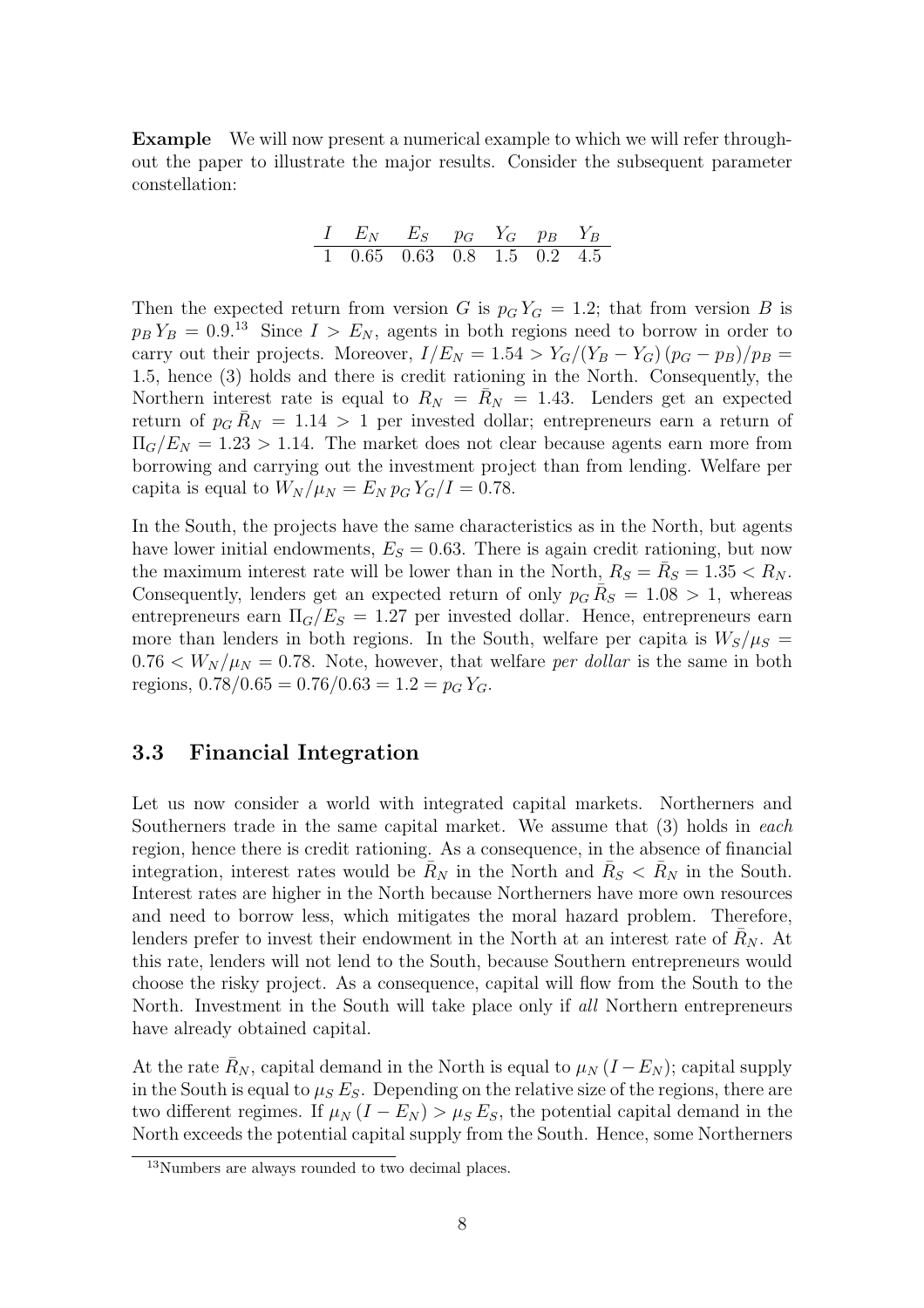will not be able to borrow funds, but will offer their endowments in the capital market. Consequently, the interest rate will be  $R_N$  in equilibrium. Entrepreneurs in the South will not receive any funds because they cannot credibly promise to choose the safe project at the rate  $\bar{R}_{N}$ . Due to the high interest rates, the Southerners are willing to invest their funds in the capital market. If  $\mu_N (I - E_N) < \mu_S E_S$ , the potential capital demand from the North is smaller than the potential capital supply from the South. As a result, all Northerners and some Southerners can become entrepreneurs, but only if the interest rate is no larger than  $R<sub>S</sub>$ . Hence, the equilibrium interest rate must be equal to  $R<sub>S</sub>$ .

**Proposition 2** In a financially integrated economy with credit rationing, the capital market transfers funds from poor to rich regions. Investment in the poor region takes place only if all agents from the rich region invest as well. Per capita welfare increases in the rich region and decreases in the poor region. The market rate is

$$
R\begin{cases} =\bar{R}_N & if \mu_N (I - E_N) > \mu_S E_S, \\ \in [\bar{R}_S; \bar{R}_N] & if \mu_N (I - E_N) = \mu_S E_S, \\ =\bar{R}_S & if \mu_N (I - E_N) < \mu_S E_S. \end{cases}
$$
(5)

The capital transfer from the South to the North increases the rents in the North because more entrepreneurs will be able to finance their investment projects. Because the aggregate number of projects (and hence aggregate welfare) remains unchanged, the rents in the South must, in turn, shrink. The loss is borne entirely by the Southern entrepreneurs who lose the extra rents from borrowing; in contrast, Southern lenders may benefit from financial integration. However, from an ex-ante perspective, the expected profits of Southerners drop. The negative effect from the reduced access to funding always outweighs the positive effect of increased deposit rates for lenders. These results are due to the credit rationing in both regions. Independent of whether the interest rate is  $R_N$  or  $R_S$ , agents earn more as entrepreneurs than they do as lenders. Hence, a region that imports capital experiences an increase in average welfare, whereas a region that exports capital experiences a decrease.<sup>14</sup>

Ex ante, Southerners would like to commit to lending only to Southerners. If they could, expected welfare would be the same as under autarky. However, once they know that they are lenders, Southerners will prefer to lend in the capital market. An equilibrium in which Southerners lend only within the region is not time consistent.

**Aggregate Welfare** One may ask what happens to overall welfare, summed up over the two regions. In our setup, overall welfare is unaffected by financial integration. This is driven by the assumption that investment projects are identical in both regions. In a richer model, the overall welfare effects of financial integration would depend on the relative productivity of investments. If the projects in the South were more efficient (due to lower past investment and decreasing returns to scale),

<sup>14</sup>Similar results have been obtained by Gertler and Rogoff (1990), Boyd and Smith (1997), and Matsuyama (2005) using different types of agency problems and capital market imperfections.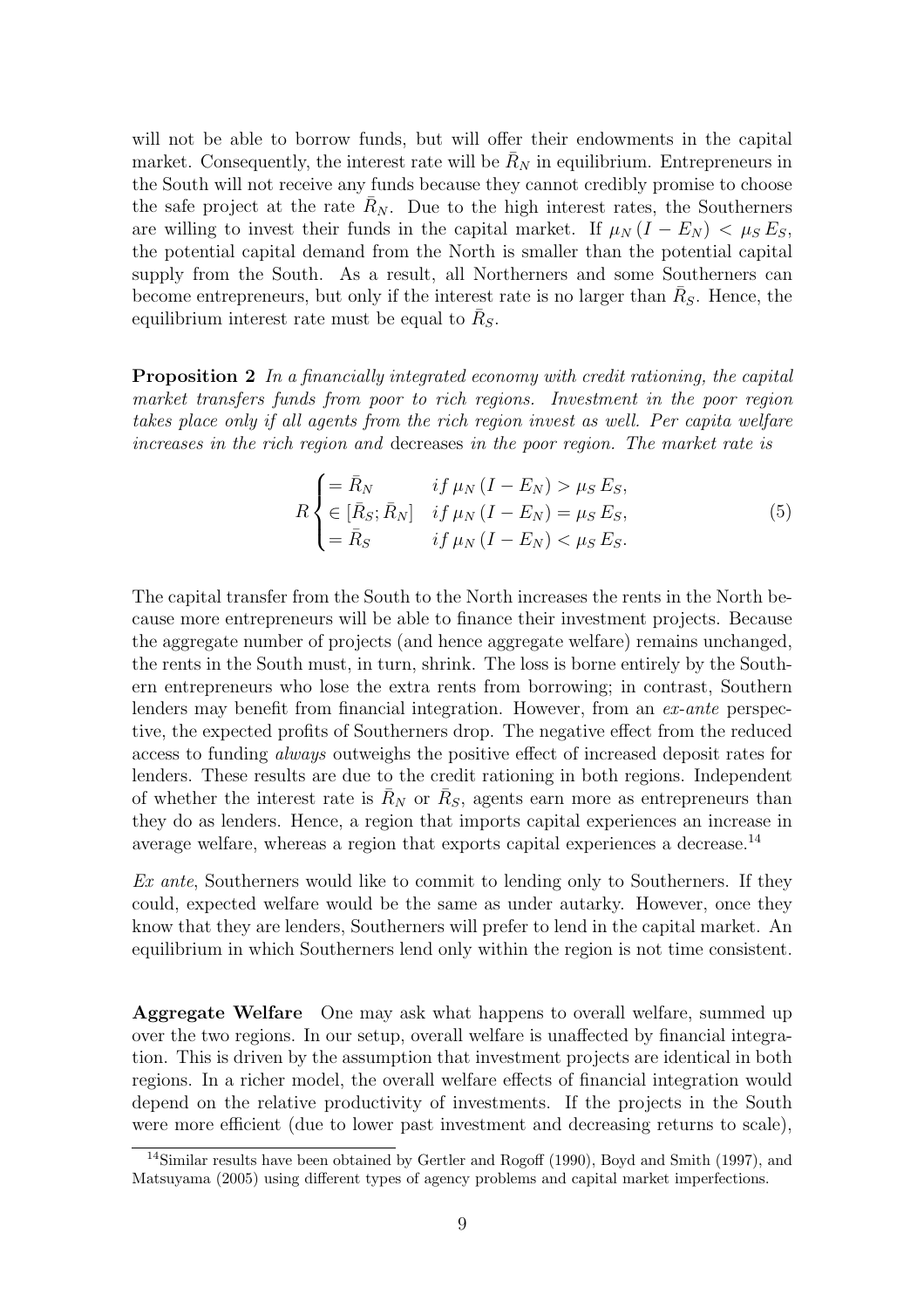aggregate welfare would decrease. If investment in the North were more efficient (for example, due to a better infrastructure), aggregate welfare would increase. Welfare effects would also be different if all agents had equal initial endowments, but different amounts of collateral; then the welfare implications of financial integration would be ambiguous. The important result is that, in a model with financial market imperfections like credit rationing, capital does not necessarily flow to the region with the highest productivity. Hence, financial integration may also be welfare decreasing from an aggregate perspective, and not just from a regional perspective.

**Example** To illustrate our results, let us come back to the example from above. For  $\mu_N = 9$  and  $\mu_S = 5$ , equilibrium interest rates are undetermined because  $\mu_N$  (I –  $E_N$ ) = 3.15 =  $\mu_S E_S$ . For illustration, we discuss the cases where  $\mu_S$  is either infinitesimally lower or higher than 5. First, assume that  $\mu_N = 9$  and  $\mu_S = 5 - \epsilon$ , with  $\epsilon$  positive, but vanishingly small. This implies that the capital demand from the North (slightly) exceeds the potential capital supply from the South. The interest rate is  $R = R_N = 1.43$ , and only Northerners will borrow and become entrepreneurs. As a consequence, Northerners earn an expected rent of 1.23 per invested dollar, which is more than 1.2, the return earned under autarky. The (vanishingly small) fraction of Northerners who get no funds does not need to be taken into account. All Southerners will end up being lenders, earning a rent of  $0.8 \cdot 1.43 = 1.14 < 1.2$ . Welfare has increased in the North, but decreased in the South.

Now assume that  $\mu_N = 9$  and  $\mu_S = 5 + \epsilon$ . Then all Northerners and a tiny fraction of Southerners can borrow. Southerners determine the interest rate,  $R = R<sub>S</sub> = 1.35$ . Now Northerners earn an expected rent of 1.26 > 1.2 per invested dollar; Southerners earn only 1.08 < 1.2. Again, the financial integration leads to a welfare decrease in the South, but to an increase in the North.

## **4 Banking Institutions**

So far, we have assumed that capital is transferred by the capital market. Now we will discuss how certain types of banking institutions may prevent a capital drain.

### **4.1 Private Banks**

Let us first consider private banks operating in the region in addition to the capital market. We assume that private banks have no specific abilities, such as monitoring skills or deposit collection abilities.

**Definition 1 (Private bank)** A private bank is a profit-maximizing firm that collects deposits and grants loans.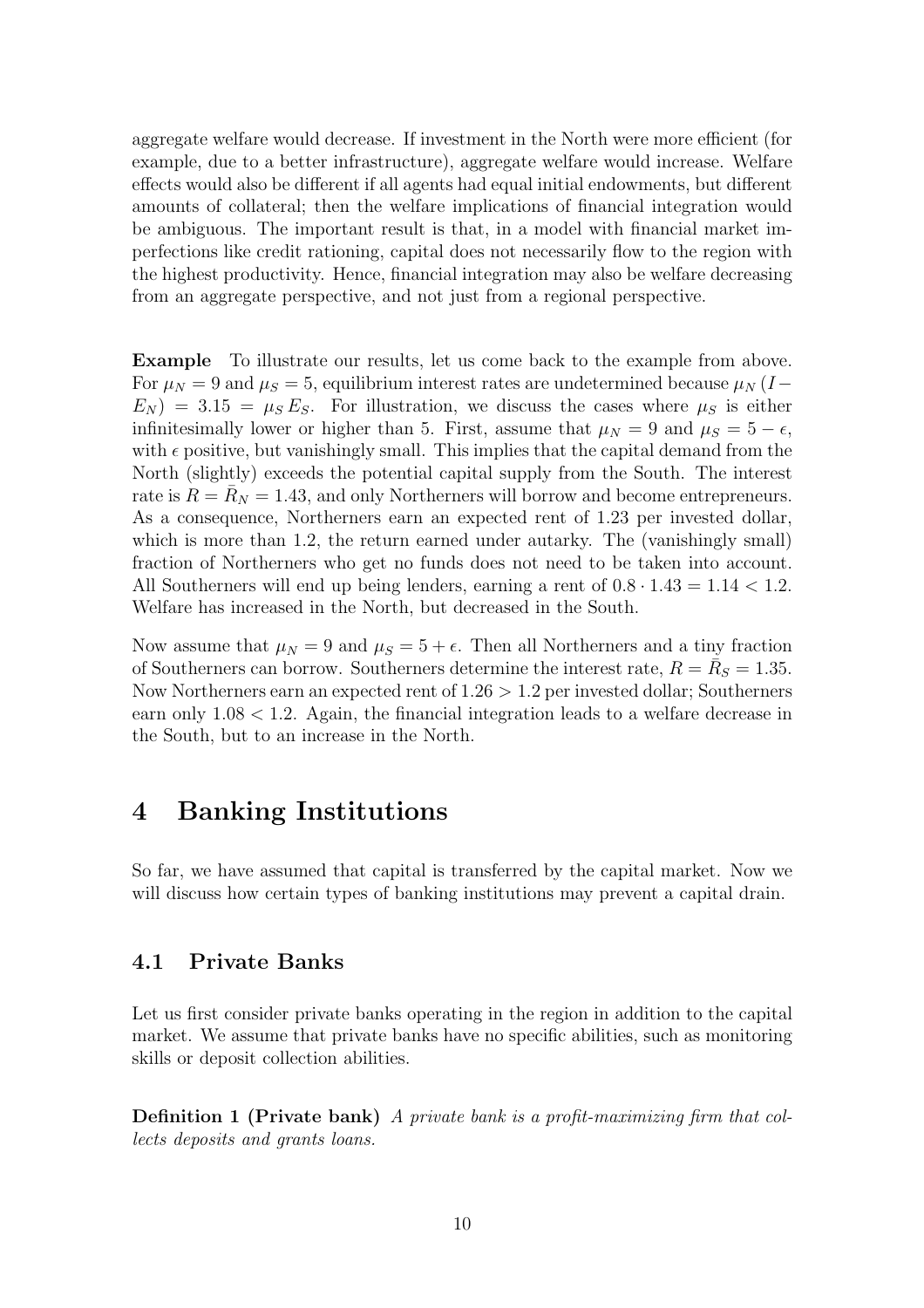Then it is straightforward to show that the equilibrium allocation will be exactly the same as in the model without banks.

**Remark 1** In a financially integrated economy with credit rationing, private banks do not influence the equilibrium allocation.

Private banks can do no more than to replicate the capital market outcome. In particular, private banks cannot increase the number of Southern entrepreneurs relative to the capital market equilibrium. We stress this point to highlight the particular role played by public and cooperative banks, as will be described in the following sections.

## **4.2 Regional Public Banks**

In this section, we show that public banks can be used by poor regions to prevent capital outflows. Assume that each region has a public bank, run by the regional government, and that the government wants to maximize the welfare within its region. Public banks face competition from the capital market and from private banks. The definition of a public bank is as follows.

**Definition 2 (Public bank)** A public bank is a firm that collects deposits and grants loans, and has the following additional properties:

- It receives subsidies from the regional government; subsidies are financed by taxes raised within the region.
- It obeys a regional principle, i. e., it operates only within its own region.
- Within regions, loans are given to those agents who can offer the highest expected returns. If expected returns are identical, loans are distributed randomly.
- It makes zero profits.

The subsidy from the government introduces a wedge between loan rates and (expected) deposit rates. Due to the subsidy, the public bank in the South can pay competitive interest rates, so that lenders will no longer invest their funds in the capital market. At the same time, the bank can demand relatively low loan rates, so that entrepreneurs will stick to the safe project. The subsidy is financed by a tax that must be paid by all Southerners. Nevertheless, expected rents in the South increase because a higher share of regional entrepreneurs are able to carry out their projects. There are several ways to design taxes and subsidies. We discuss two alternatives, direct subsidization with ex-ante taxes, and indirect subsidization by a public guarantee with ex-post taxes.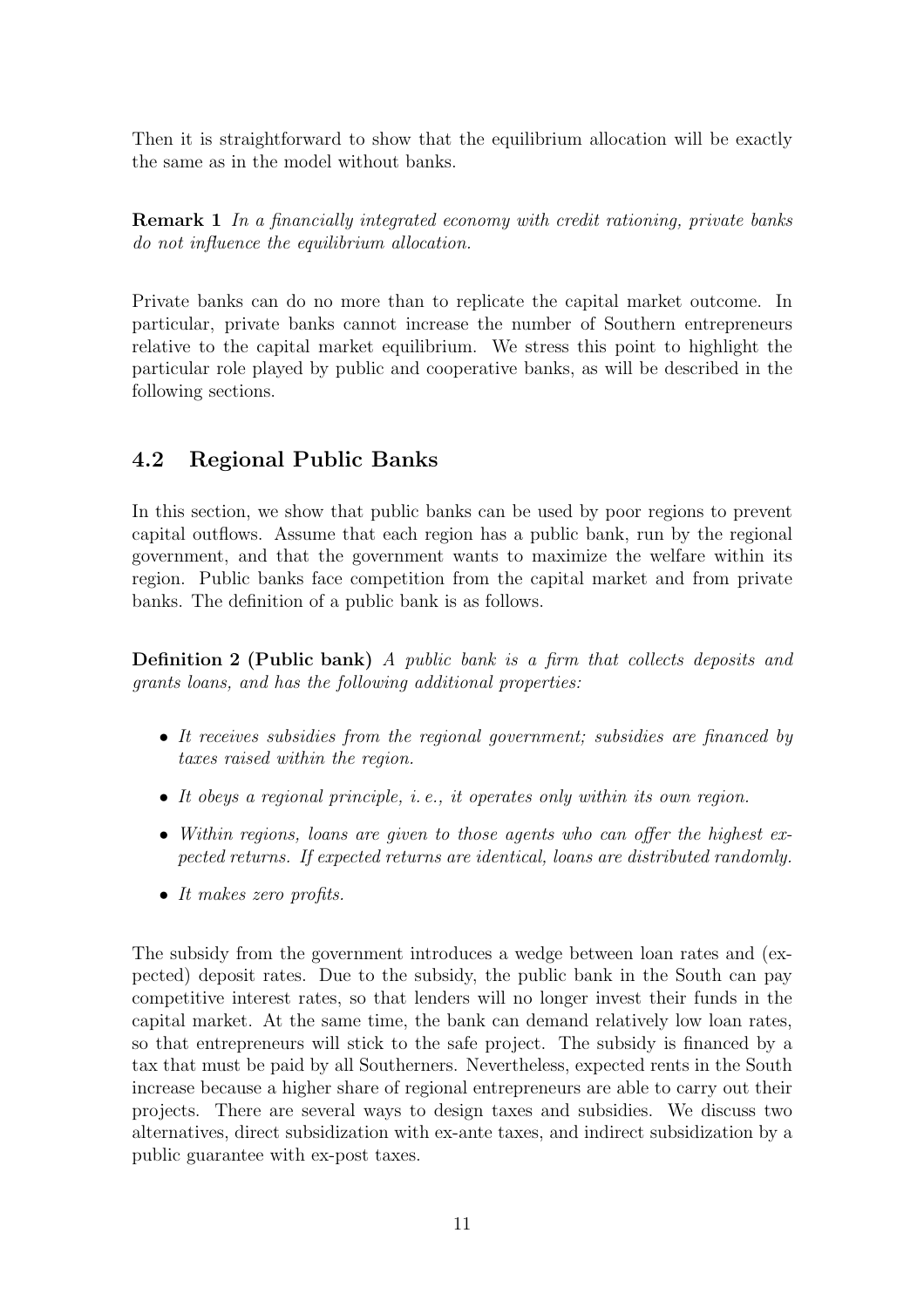#### **4.2.1 Direct Subsidization with Ex-ante Taxes**

Assume that each Southerner has to pay a lump-sum tax T*<sup>S</sup>* from his initial endowment to finance the subsidy to the Southern public bank. Then only an amount of  $E_S - T_S$  remains for investment, either in the project or in deposits. Southern entrepreneurs must now borrow  $I + T_S - E_S$ . The total tax collected is  $\mu_S T_S$ . Assume for the moment that a fraction E*S*/I of Southerners become entrepreneurs (as under autarky), and that the remaining fraction  $(I - E<sub>S</sub>)/I$  of Southerners deposit their endowments at the public bank. We will show below that this is true in equilibrium.

The public bank collects  $\mu_S (E_S - T_S) (I - E_S)/I$  units of deposits and obtains a subsidy of  $\mu_S T_S$ , hence the total lending volume is

$$
\mu_S [(E_S - T_S) (I - E_S)/I + T_S] = \mu_S E_S [I + T_S - E_S]/I.
$$

Entrepreneurs need  $I + T_S - E_S$  each, or  $\mu_S (I + T_S - E_S) E_S / I$  in the aggregate, which is equal to the bank's total lending volume. This confirms that taxation is irrelevant to the number of projects that can be carried out, as assumed above; the fraction of entrepreneurs remains  $E<sub>S</sub>/I$ . For an entrepreneur, we can calculate expected profits and the maximal *loan* rate (denoted by  $\bar{R}^L$ ) as

$$
\Pi_G = p_G \left( Y_G - R \left( I + T_S - E_S \right) \right), \text{and}
$$
\n
$$
\bar{R}^L = \frac{p_G Y_G - p_B Y_B}{\left( p_G - p_B \right) \left( I + T_S - E_S \right)} < \bar{R}_S. \tag{6}
$$

The ex-ante tax restricts the entrepreneurs' ability to pay high loan rates. The public bank passes its revenues  $\mu_S \bar{R}^L (I + T_S - E_S) E_S / I$  on to its lenders. Lenders have deposited  $\mu_S (E_S - T_S) (I - E_S) / I$ , hence the nominal *deposit* rate  $R^D$  equals the aggregate repayment divided by the aggregate deposited amount,

$$
R^{D} = \frac{\mu_{S} \bar{R}^{L} (I + T_{S} - E_{S}) E_{S} / I}{\mu_{S} (E_{S} - T_{S}) (I - E_{S}) / I} = \frac{\bar{R}^{L} (I + T_{S} - E_{S}) E_{S}}{(E_{S} - T_{S}) (I - E_{S})} > \bar{R}_{S} > \bar{R}^{L}.
$$
 (7)

For  $T_S \to 0$ , there are no subsidies and we get back to the solution  $R^D = \overline{R}^L$ ; the deposit rate equals the loan rate. For  $T_S \rightarrow E_S$ ,  $R^D \rightarrow \infty$ . This implies that any deposit rate can be obtained by sufficiently high taxes and subsidies. Hence, the public bank can always offer its depositors a competitive interest rate.

To derive the equilibrium deposit rate, we have to distinguish between the two regimes discussed above. If  $\mu_N (I - E_N) > \mu_S E_S$ , the integrated capital market offers a rate of  $\bar{R}_N$  to lenders. If  $\mu_N (I - 1) < \mu_S$ , the capital market rate is  $\bar{R}_S$ in the absence of public banks, but it jumps up to  $\bar{R}_N$  if the Southern public bank becomes active and prevents the outflow of capital from the South. Hence, the Southern public bank must offer a rate of at least  $R^D = \overline{R}_N$  in both cases; from this and  $(7)$ , one can calculate the minimum lump-sum tax.<sup>15</sup> The public bank

<sup>&</sup>lt;sup>15</sup>If public banks were allowed to attract deposits from other regions, they might be tempted to set higher interest rates than the capital market rate. This would lead to a "subsidization race" between the public banks from the different regions. Even then, the Southern public bank could prevent a capital drain, but only if the entire endowments were collected as taxes. We exclude such behavior by our definition of public banks.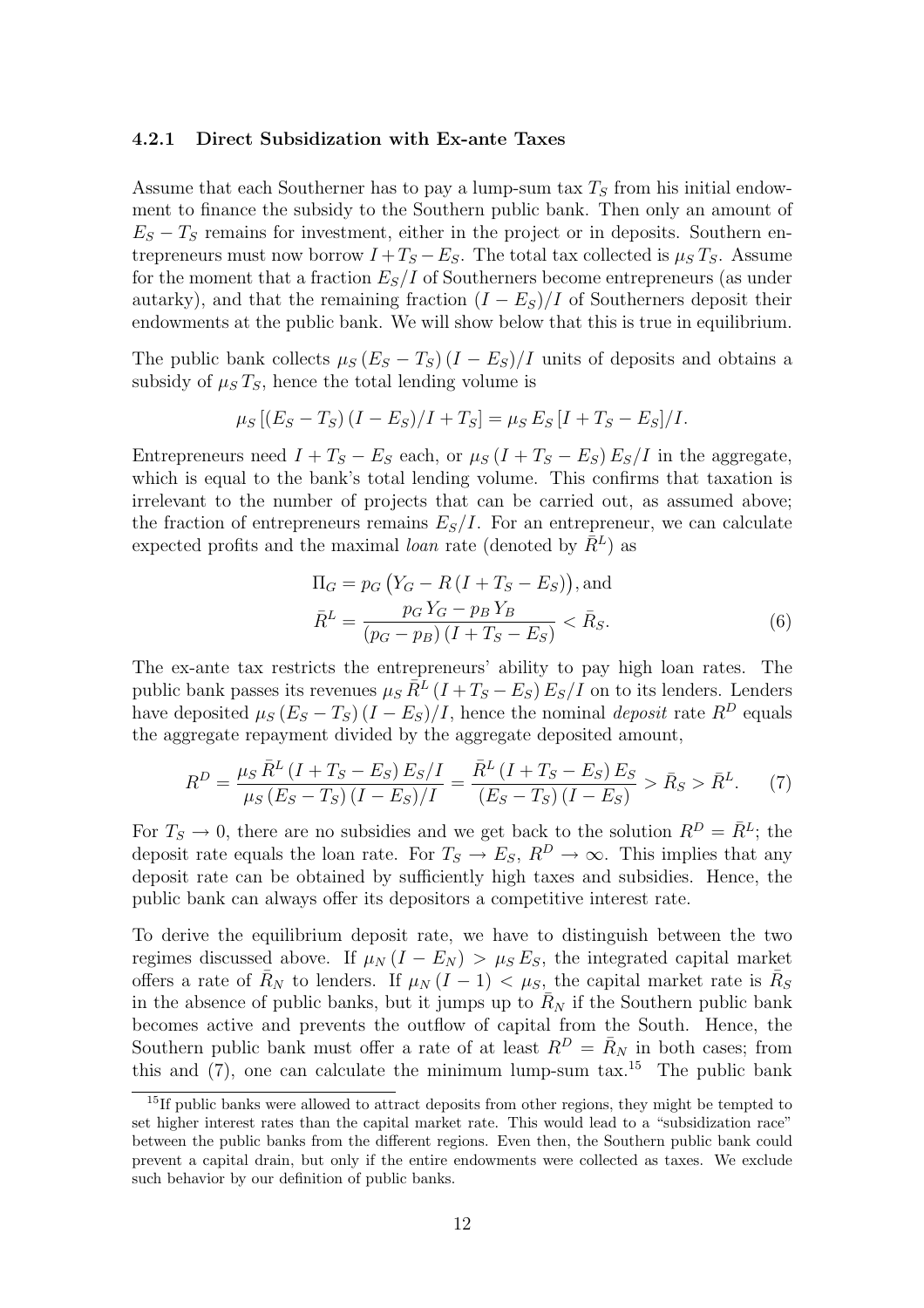distributes all subsidies back to the Southerners; welfare in the South rises to the autarkic level. Interestingly, even the expected profits of Southern entrepreneurs and lenders are as under autarky; the tax does not lead to a redistribution.

**Example** In the presence of a public bank in the South, we do not need to distinguish between the two regimes described above, because the interest rate in the capital market is always determined by the North,  $R = R_N = 1.43$ . Hence, the Southern public bank has to offer a deposit rate of at least 1.43. Therefore, the tax must be at least  $T<sub>S</sub> = 0.034$ . Southern lenders and entrepreneurs earn exactly the same as under autarky, hence welfare per invested dollar is again equal to 1.2. The same is true in the North. Compared to the situation with financial integration, but without public banks, welfare rises in the South and falls in the North.

#### **4.2.2 Subsidization through Public Guarantees with Ex-post Taxes**

So far we have assumed that the government subsidizes the public bank directly. Let us now discuss a more subtle instrument of subsidization, which conforms more closely with what we observe in reality: the public guarantee. Under such a guarantee, lenders will always be paid in full; if the bank does not have sufficient funds, the government steps in. Any payments by the government are financed by expost taxes; ex-ante taxes do not make sense here because the subsidy is conditional on project failure. By protecting the public bank, the Southern government gives Southern lenders an incentive to deposit locally, even if (nominal) capital market rates are higher. We will now show under which conditions this constitutes an equilibrium. The result will depend on the assumed correlation between projects across regions. For illustration, assume that the projects are uncorrelated across regions.

A Southern lender gets a safe repayment of  $\bar{R}_S$  per invested dollar if he deposits his endowment at the Southern public bank. If the projects in the South fail, the government steps in and transfers an amount of  $R<sub>S</sub>$  per dollar, financed by taxes. Entrepreneurs in the South cannot pay taxes; their projects have failed, leaving them with zero returns. Hence, taxes can only be paid by the lenders themselves. The government collects  $R<sub>S</sub>$  per dollar from each lender; this is exactly what they receive from the public bank. Consequently, the expected return of Southern lenders is  $R_S$  minus the expected tax of  $(1 - p_G) R_S$ , which is  $p_G R_S$ , as under autarky.

If the Southern lender instead decides to invest in the capital market, he gets a return of  $R_N > R_S$  if the project is successful. With probability  $p_G$ , Southern projects fail and the Southern government wants to collect  $\bar{R}_S$  from the lender. However, if the Northern projects fail at the same time, the lender cannot pay the tax.<sup>16</sup> Hence, the lender pays the tax only with probability  $p_G(1 - p_G)$ , yielding an expected tax of  $p_G(1 - p_G) R_S$ . The expected return to the lender, net of taxes,

<sup>&</sup>lt;sup>16</sup>In contrast, the lenders at the Southern public bank can always pay the tax because they get money from the state.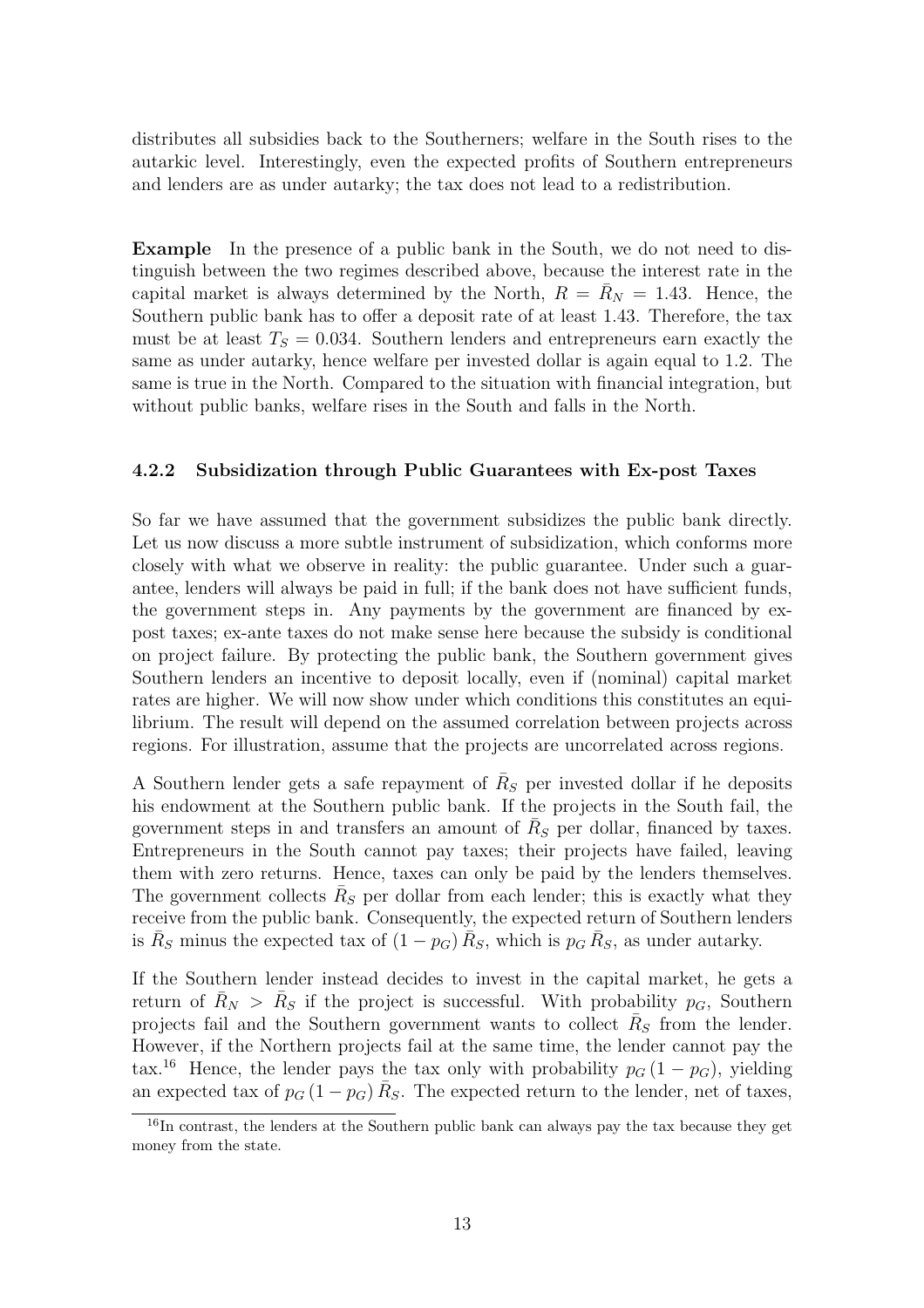is  $p_G R_N - p_G (1 - p_G) R_S$ . Consequently, the lender prefers to invest in the public bank with the guarantee if and only if

$$
p_G \overline{R}_S \ge p_G [\overline{R}_N - (1 - p_G) \overline{R}_S],
$$
 or, equivalently,  
 $p_G \le 1 - \frac{E_N - E_S}{I - E_N}.$  (8)

If (8) holds, the subsidization through a public guarantee is feasible. If, however, the probability of success  $p<sub>G</sub>$  of the good project is too high, the guarantee has little value for lenders and may therefore not be sufficient to prevent capital outflows. (However, it could be supplemented by a direct subsidy.)

The feasibility of subsidization through guarantees is also influenced by the relative importance of aggregate and regional shocks. If projects were perfectly correlated across regions, there would only be aggregate shocks. Then Southern lenders who invest in the North never have to pay taxes to finance the bail-out of a failing public bank because the Northern projects fail at the same time. An investment in the capital market would always be superior in the absence of direct subsidies.<sup>17</sup>

Note that bail-outs do not redistribute any funds: The interest payments to lenders are financed by taxpayers who, in equilibrium, are identical with the lenders. Nevertheless, this mechanism deters lenders from taking their endowments to the capital market. As a consequence of the subsidy, there is a crowding-out of capital markets and private banks. Welfare is the same as before financial integration. The main results of this section are summarized in the following proposition.

**Proposition 3** In a financially integrated economy with credit rationing, the poor region can stop the capital drain to the rich region by founding a regional public bank and subsidizing it sufficiently. The equilibrium allocation and welfare are the same as under autarky.

Our discussion of possible taxation and subsidization schemes is far from complete. There are many more ways to collect taxes and subsidize public banks in order to give them a competitive advantage. For example, the government could raise capital yields taxes, income taxes, or corporate taxes. In our framework, these would yield identical allocations. In more elaborate models with other types of frictions, allocations may differ. In any case, our examples suggest that there must be some kind of subsidy and taxation to enable public banks to attract savings and invest regionally. In the following, we will assume that public banks are directly subsidized and that the subsidy is financed by an ex-ante tax.

<sup>&</sup>lt;sup>17</sup>This result is, however, driven by the assumption that project returns are zero when the project fails; if returns were always strictly positive, a public bank with public guarantees would still be feasible under certain parameter constellations.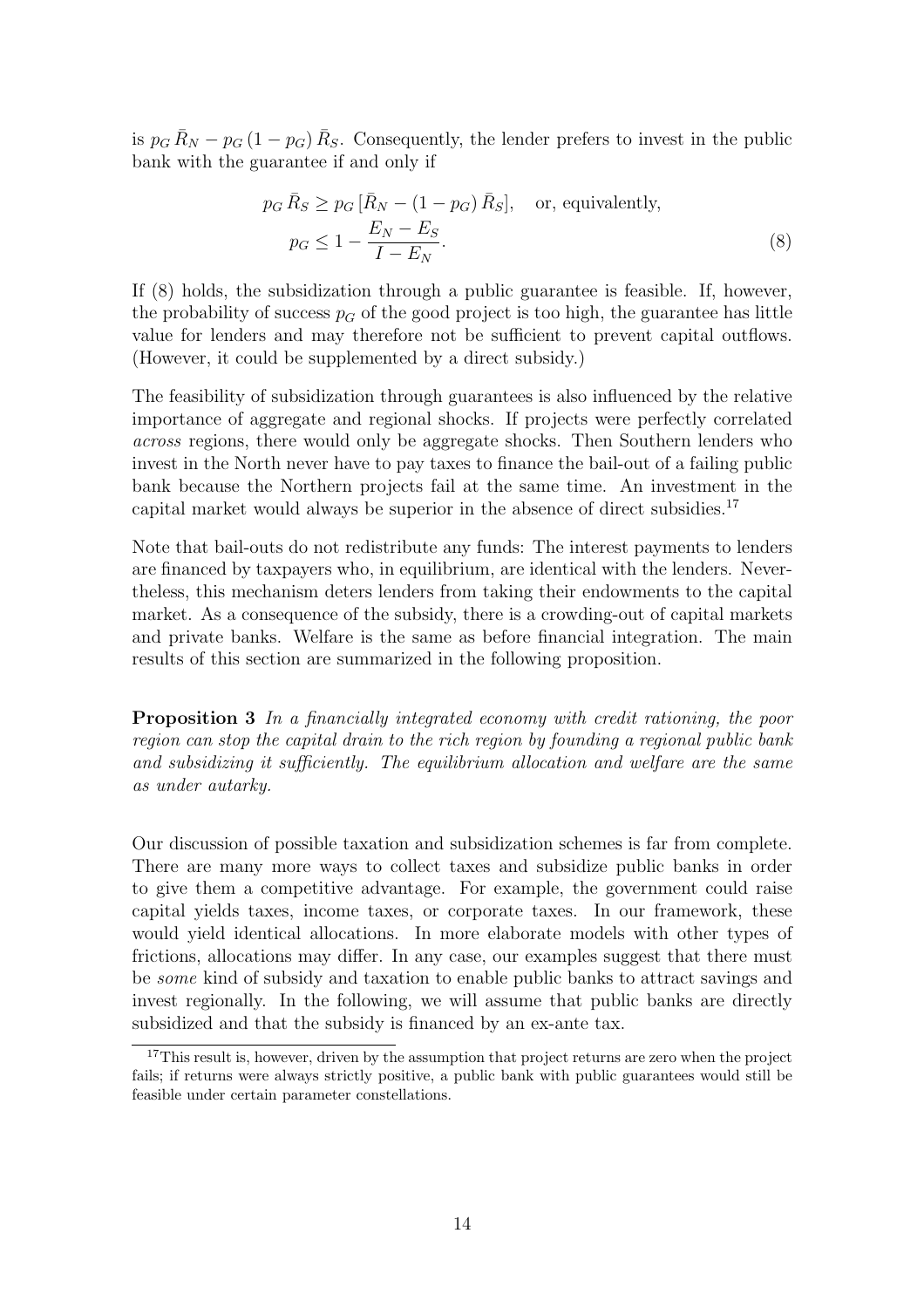**Example** We can use (8) to check whether indirect subsidization by a public guarantee works. We have  $1 - (0.65 - 0.63)/(1 - 0.65) = 0.94 > 0.8$ , hence the Southern public bank provides sufficient incentives for Southern lenders to deposit their endowments at the bank. Specifically, lenders at the Southern public bank earn 1.08 as under autarky. A private bank offers at most a deposit rate of 1.43, yielding an expected return of  $0.8 \cdot 1.43 = 1.14$ . However, a Southerner who invests at the private bank must still pay taxes if only Southern projects fail, yielding an expected tax of  $0.2 \cdot 0.8 \cdot 1.35 = 0.22$  and expected returns per invested dollar of  $1.14 - 0.22 = 0.92 < 1.08$ . Hence, a Southerner prefers to deposit at the public bank. As a consequence, capital does not flow to the North, and Southern projects can be carried out. Welfare in the South increases to the autarkic level.

## **4.3 Cooperative Banks**

#### **4.3.1 Cooperative Banks in an Economy without Public Banks**

In this section, we argue that cooperative banks are an alternative way to prevent a capital drain. However, the mechanism is completely different from that employed by public banks.<sup>18</sup> In contrast to public banks, cooperatives endogenously develop a regional principle and do not rely on subsidization. For now we assume that there are no public banks in the economy; below we will also allow for competition between cooperatives and public banks. Let us first define a cooperative bank.

**Definition 3 (Cooperative bank)** A cooperative bank is a firm that collects deposits and grants loans, and has the following additional properties:

- It lends only to members.
- Agents become cooperative members by acquiring a share in the cooperative.
- Loans are given to those members who can offer the highest expected returns. If the expected returns are identical, loans are distributed randomly.

By acquiring shares, agents become members of the cooperative and get privileged access to funds; at the same time, they commit themselves to retaining their funds at the cooperative bank if they do not get access to a loan. In equilibrium, a Southern cooperative bank will endogenously establish a regional principle, implying that it will accept only members from the South. A global cooperative would prefer to lend to the rich Northerners at a higher interest rate, just as a private bank or the capital market. Therefore, all Southerners prefer membership in a cooperative with a regional principle, and a global cooperative is not feasible.

<sup>&</sup>lt;sup>18</sup>We do not claim that the prevention of capital drain is the only function of credit cooperatives. Most of the literature on cooperative banks instead focuses on informational problems. See, e.g., Banerjee, Besley, and Guinnane (1994), Smith and Stutzer (1995), and Guinnane (2001).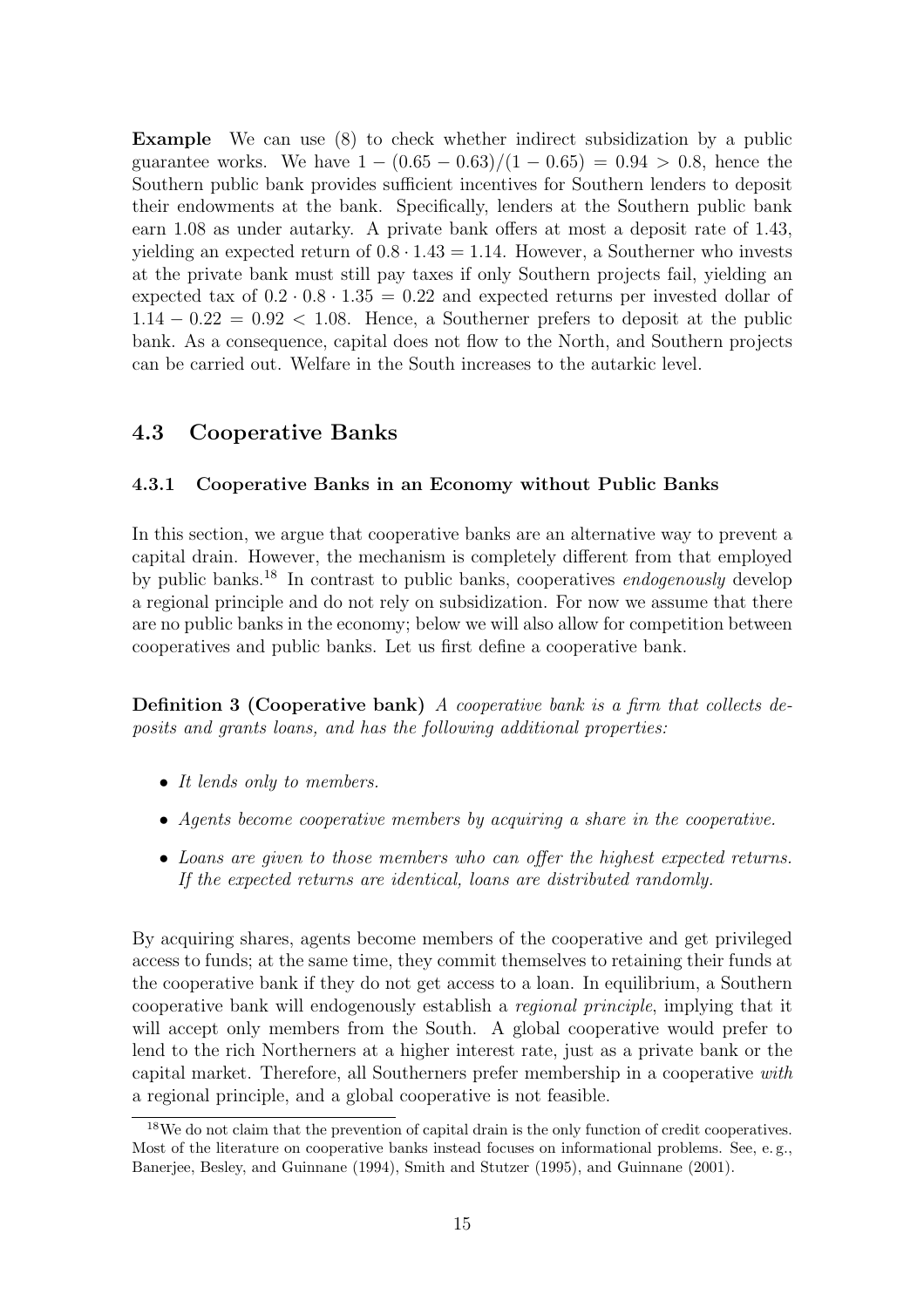A Southern cooperative bank with regional principle works as follows. In equilibrium, it demands a payment of E*<sup>S</sup>* in exchange for a share in the cooperative; the expected return on this payment will be  $p_G R_S$  in equilibrium. By demanding the payment of the entire endowment, the cooperative can ensure that a maximum number of projects can be carried out in the South; welfare will be the same as under autarky. If the payment was smaller than E*S*, cooperative members that do not become entrepreneurs would invest the difference in the capital market where they can earn the higher return  $\bar{R}_N$ . As a result, fewer members in the South could become entrepreneurs, and expected welfare per member would decrease. The membership in a cooperative can be thought of as a lottery ticket: The member gets a higher chance of becoming an entrepreneur; in exchange, he has to forgo the higher return in the international capital market.

In equilibrium, all Southerners will become members of the cooperative. Due to credit rationing, the demand for loans of the members exceeds the funds of the cooperative. Because all loan applications are identical, the cooperative distributes loans randomly. Given own resources of E*S*, the entrepreneurs can promise a maximum rate of  $R<sub>S</sub>$ . To be competitive, a cooperative has to pass all revenues on to its members. Hence, the expected return of a member (the expected profit from becoming an entrepreneur plus the expected return from the investment in the share) is  $p_G Y_G E_S/I$ , just as under autarky. If all Southerners become cooperative members, the interest rate in the integrated capital market is  $\bar{R}_N$ . The expected return of Southerners who invest their endowment in the capital market is  $p_G R_N$ . This is always less than the expected return of a cooperative member (this follows directly from Proposition 2). Summing up, we obtain the following proposition.

**Proposition 4** In a financially integrated economy with credit rationing, but without public banks, agents in the poor region can stop the capital drain to the rich region by founding a cooperative bank. In equilibrium, this bank establishes a regional principle, and all Southerners become members of the bank. The equilibrium allocation and welfare are the same as under autarky.

The most important result is that the capital drain from the poor to the rich region can be prevented both by a public bank and by a cooperative bank. However, the mechanisms are different: Public subsidies enable the public bank to offer competitive deposit rates. In contrast, the members of the cooperative are willing to accept relatively low returns on their investments because, in exchange, they obtain the promise to get privileged access to loans. The mechanism of the public banks depends crucially on the government's power to tax its inhabitants. In contrast, the cooperative bank emerges endogenously without any public intervention.

**Example** If a Southerner becomes a member of the Southern cooperative, he obtains a loan with probability  $E_S/I = 0.63$ . The loan rate is  $\bar{R}_S = 1.35$ . Hence, the expected return of a member per invested dollar is 1.27 if he gets a loan and 1.08 if he does not. Thus, the expected rent from becoming a cooperative member is  $0.63 \cdot 1.27 + (1 - 0.63) \cdot 1.08 = 1.2$ , exactly like in an autarkic South. Note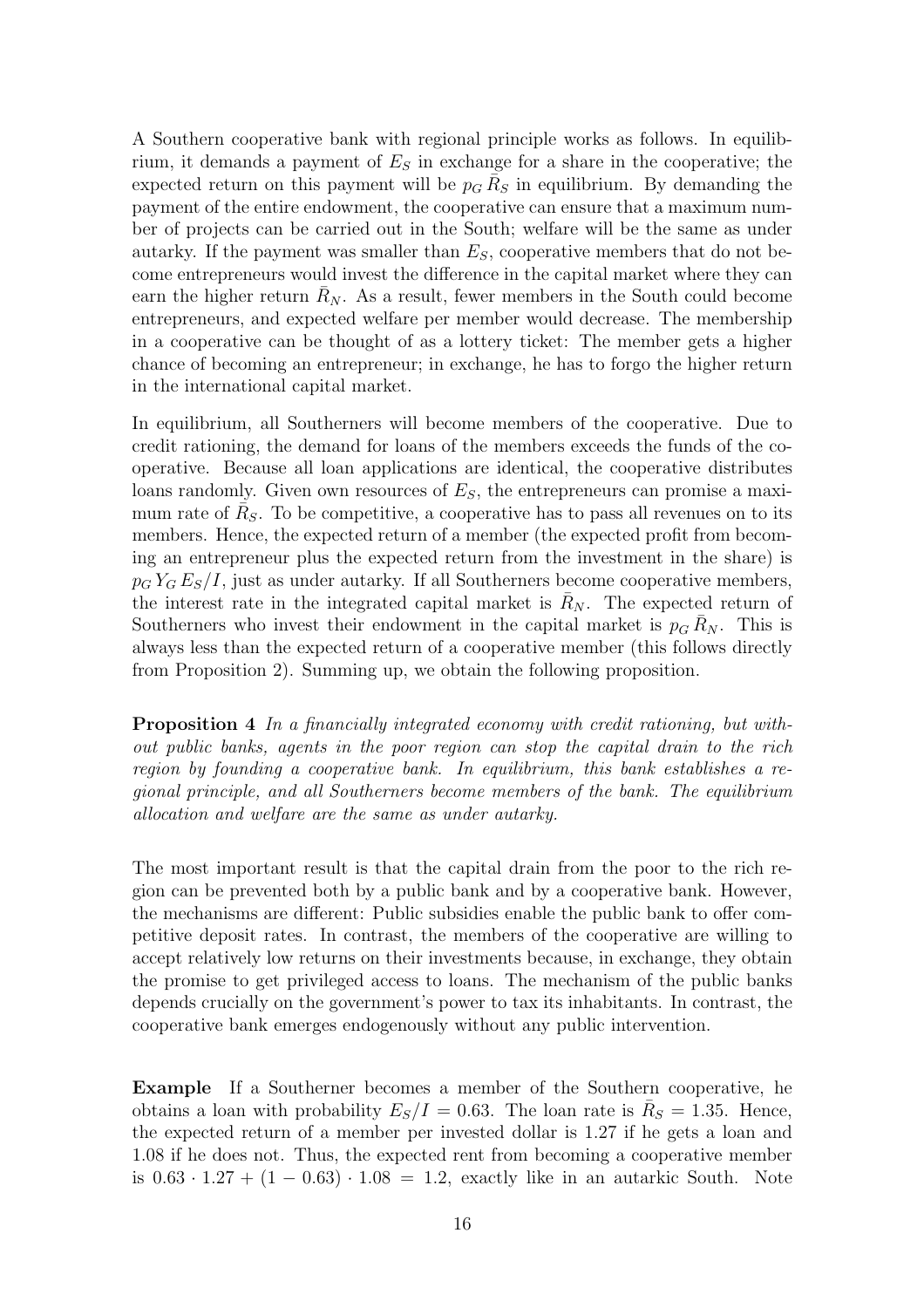that the expected return that the cooperative bank pays its lending members is only  $1.08 < 1.14$ , the expected return in the capital market. Still, this is beneficial for Southerners ex ante. If the lender could quit the cooperative and receive full repayment of his initial investment, it would be optimal for him to do so. However, ex ante all Southerners prefer a cooperative that does not allow members to quit.

#### **4.3.2 Competition between Public and Cooperative Banks**

We have established the equivalence of public and cooperative banks if only one of the two institutions is present. Assume now that both a public and a cooperative bank are active in the poor region. In order to be able to compete against the capital market, the public bank must be subsidized, for example, by an ex-ante tax T*S*, as in Section 4.2.1. Consequently, all Southerners (including the lenders and entrepreneurs at the cooperative bank) have to pay taxes.

A Southerner faces the decision whether to deposit at the Southern public bank or become a member of a Southern cooperative bank. If he does the latter, he has to make some initial payment. Therefore, he can no longer get a loan from the public bank, because the bank prefers to extend loans to those agents who still have their entire endowments.<sup>19</sup> Also his probability of getting a loan at the cooperative bank is reduced by the tax payment, and his expected profit is now  $p_G Y_G (E_S - T_S)/I$ . In contrast, the probability of getting a loan at the public bank is at least as high as in the absence of cooperative banks due to the net tax inflow from cooperative members. As a result, the expected return at the public bank is at least  $p_G Y_G E_S/I$ . Therefore, it is a dominant strategy for Southerners to deposit at the public bank.

**Remark 2** In a financially integrated economy with credit rationing and both public and cooperative banks, the public bank completely crowds out the cooperative banks.

Summing up, if *either* a public bank *or* cooperatives are operating in a region, they yield the same outcome. But if both institutions are present, private activity is crowded out completely by public activity.

# **5 Extensions**

We now consider a number of extensions to our model. We first analyze several settings with heterogeneity within regions and discuss under which conditions either public banks or cooperative banks yield superior results from the viewpoint of regional welfare. This discussion will show that the two institutions are close, but not perfect substitutes. We then analyze the emergence of public banks in a politicaleconomy context where agents can vote for or against public banks. Finally, we allow for interregional mobility of agents.

<sup>19</sup>Using the cooperative share as collateral does not help. Since its return is below market rates, the share is worth less as collateral than when it is invested directly; therefore, cooperative members cannot compete with non-members.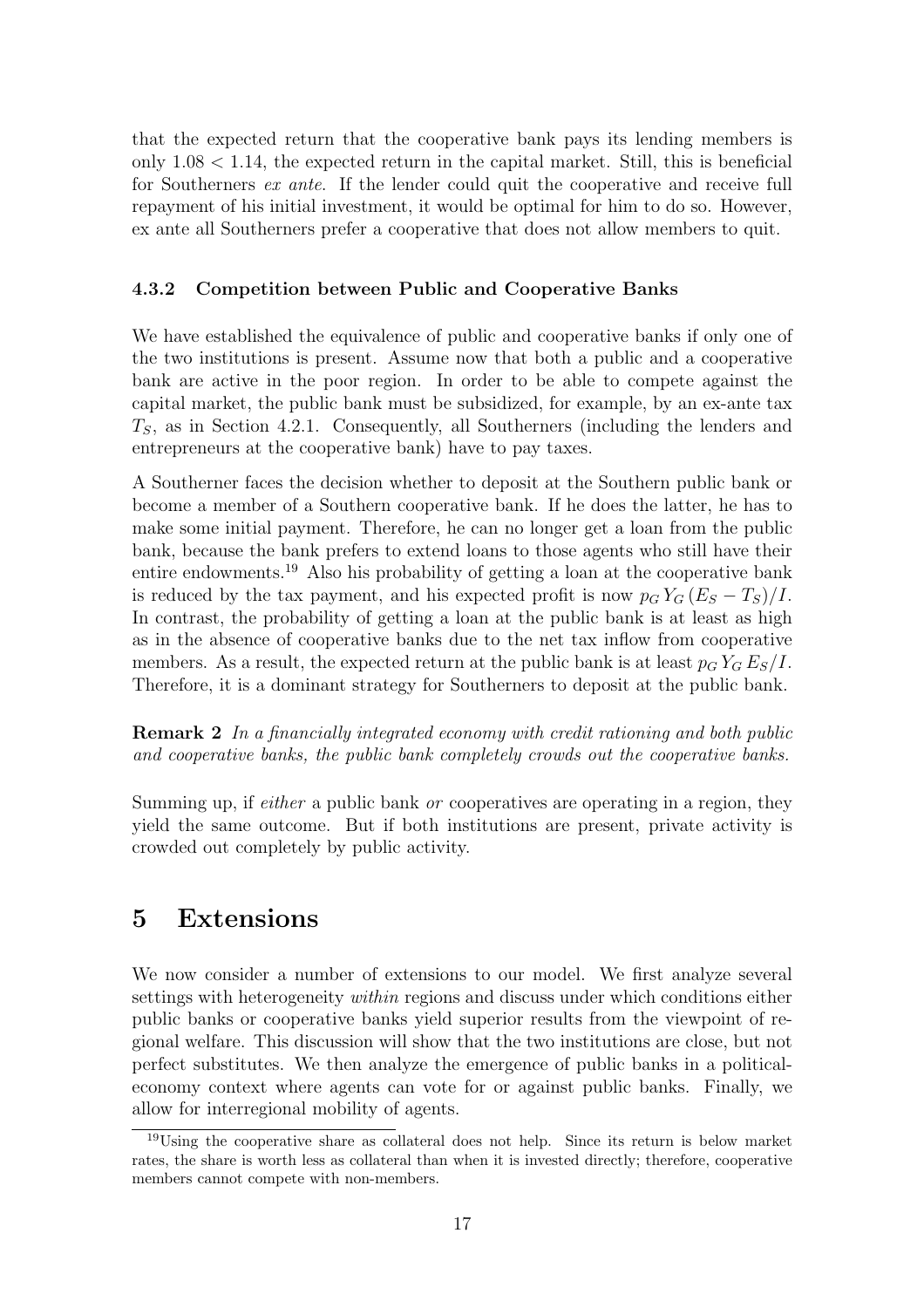### **5.1 Public versus Cooperative Banks**

**Differential Access to Investment Projects** Consider an economy with two regions in which not all agents are potential entrepreneurs. Only a fraction  $\lambda$  of agents have access to an investment project in each region and can potentially become entrepreneurs. The remaining fraction  $1 - \lambda$  do not have access to projects; we call them *non-entrepreneurs*. Since they have no potential project, they can either store their endowments, or invest them at a bank or in the capital market.

In this situation, public banks will be superior to cooperative banks because only they will be able to attract the deposits of the non-entrepreneurs. The promise by the cooperative bank to give privileged access to lending is of no value to the non-entrepreneurs. Therefore, they will not be willing to accept the cooperatives' low deposit rates. In contrast, all agents in the poor region are willing to bring their money to a public bank if it is sufficiently subsidized. Hence, a public bank increases welfare above what could be achieved by a cooperative bank.

**Remark 3** Public banks are better than cooperative banks in attracting deposits of agents who do not have access to investment projects.

The difference becomes even more pronounced if we assume that intra-regional investment brings a (non-excludable) positive externality to the non-entrepreneurs in the same region.<sup>20</sup> For example, the local firms may employ the non-entrepreneurs, and the employees may earn a positive rent from working, caused by some friction in the labor market.<sup>21</sup> Due to a free-rider problem, the non-entrepreneurs deposit their money where they earn the highest interest rates, and do not take into account the externality. Since nobody can be excluded from the positive externality, a cooperative cannot solve this problem. In contrast, a public bank can set the subsidy so that the labor market externalities are taken into account. Hence, public banks are better than cooperatives in internalizing non-monetary externalities.

**Intra-Regional Wealth Differences** Assume now that within each region, only a fraction  $\nu$  of the population possess an initial endowment  $E_H$ , with  $\nu_S < \nu_N$ ; the remaining agents possess only  $E_L < E_H$ . Hence, there is heterogeneity within and between regions. A public bank must by definition serve all customers from its region and cannot specialize in serving a subset of agents. However, the public bank will grant loans to the poor only after the rich have been supplied with loans because the latter can offer higher loan rates. Given the limited availability of funds, the poor in each region have a lower chance of becoming entrepreneurs.

<sup>&</sup>lt;sup>20</sup>Such effects play an important role in the literature on agglomeration effects (Krugman (1991)). <sup>21</sup>Note that the model of Section 3 can also be reinterpreted as a model with labor market frictions. The "entrepreneurs" can be interpreted as workers of a firm; the "lenders" are then the managers of the firm. Workers are subject to a moral hazard problem; therefore, they earn rents. If they are liable with their private assets when misconduct is detected, the moral hazard problem will be less pronounced in richer regions. As a consequence, capital will flow to richer regions. Then, public banks and cooperatives may help to increase employment within the region.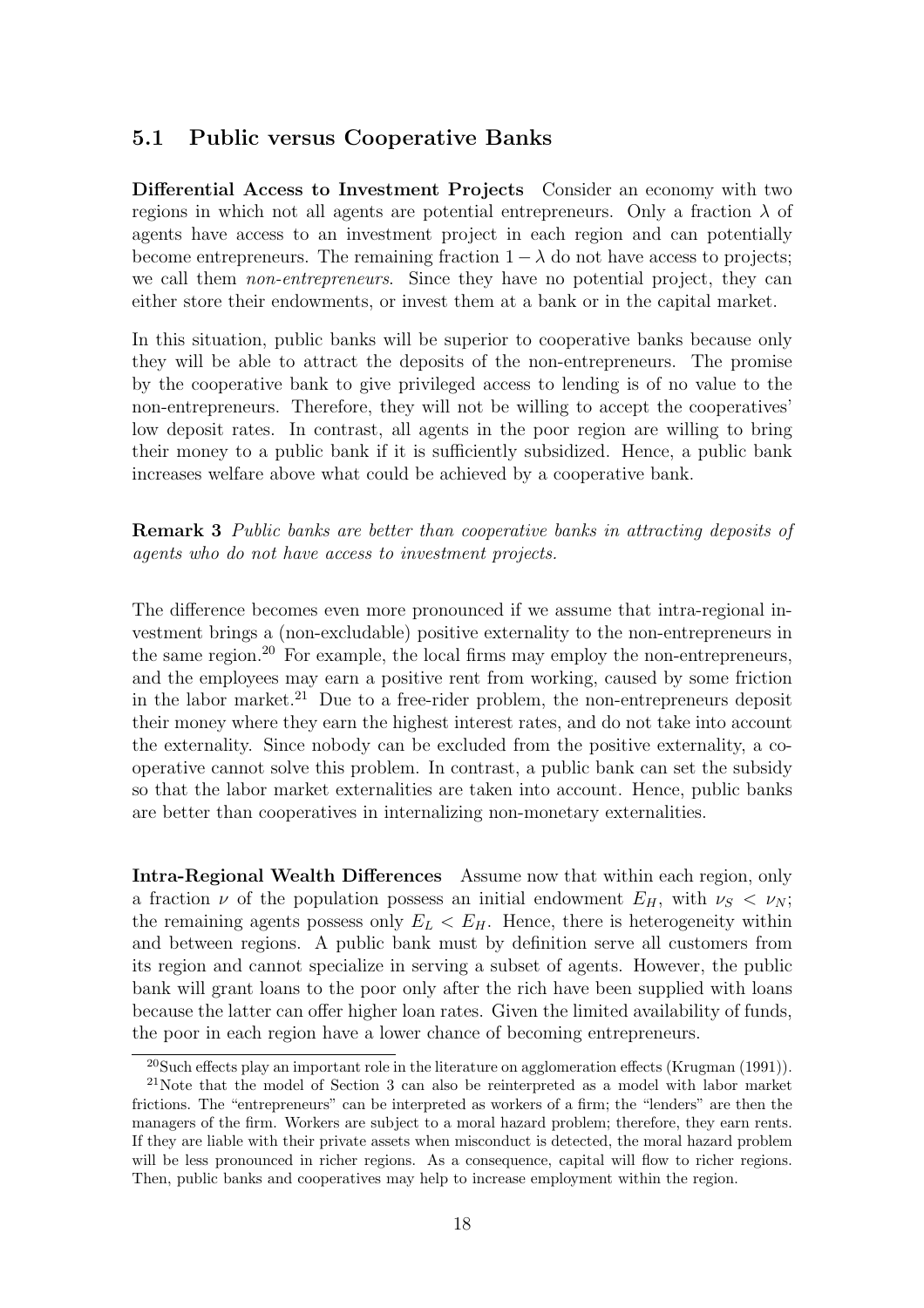In this setting, there is scope for cooperative banks even in the presence of public banks because a cooperative bank can specialize in serving a particular customer type. This means that the poor agents can form their own cooperative, which would ensure that at least part of them would get access to capital, in spite of their low initial endowment. Hence, the poor fraction of each region can use cooperative banks as an instrument to prevent a capital drain towards the rich.<sup>22</sup> If both a cooperative and a subsidized public bank exist in a region, the poor fraction of the population may still choose to become members of the cooperative. They face the following trade-off: If they acquire shares of the cooperative, the probability of getting a loan is higher; if they deposit their endowments at the public bank, they benefit from the subsidy. Hence, the subsidy to the public bank entails a redistribution from the poor to the rich within the region, and it leads to public banks (partially) crowding out cooperative or private banks by public banks.

**Remark 4** Cooperative banks are better than public banks in giving the poor within a region access to capital.

**Different Industries** A similar result can be obtained when there are different industries within each region and when the severity of the moral hazard problem differs across industries. For exposition, assume that each region has two industries with different levels of productivity and that each agent has access to a project in one of the two industries. In general, the maximum loan rate  $R$  will also differ across industries. Possibly, the less profitable industry can pay higher rates because moral hazard is less pronounced. Without loss of generality, assume that  $\bar{R}^1 > \bar{R}^2$ . If we maintain the assumption of higher initial endowments in the North,  $\bar{R}_{N}^{1} > \bar{R}_{S}^{1}$  and  $\bar{R}_N^2 > \bar{R}_S^2$ . Then, in the absence of public and cooperative banks, an investment in industry 1 in the North will be the most attractive one, and that in industry 2 in the South the least attractive one.

As before, a public bank can prevent a capital drain to the North. However, it cannot ensure access to capital for industry 2 because Southern entrepreneurs in industry 1 can offer higher loan rates. However, agents in industry 2 can join a cooperative bank with both a regional principle and an "industry principle," and thereby obtain access to capital. This coincides nicely with the empirical observation that, historically, cooperative banks were not just tied to regions, but also to industries, such as farming (see, e. g., Guinnane (2002)). Again, cooperatives are not necessarily crowded out by public banks. The welfare effects of cooperatives are ambiguous; they depend on the relative productivity of industries.

**Remark 5** Cooperative banks are better than public banks in ensuring access to capital for moral-hazard-prone industries within regions.

 $^{22}$ In this respect, the cooperative banks resemble the Rotating Savings and Credit Associations (RoSCAs) found in many developing countries (Armendariz de Aghion and Morduch (2005)).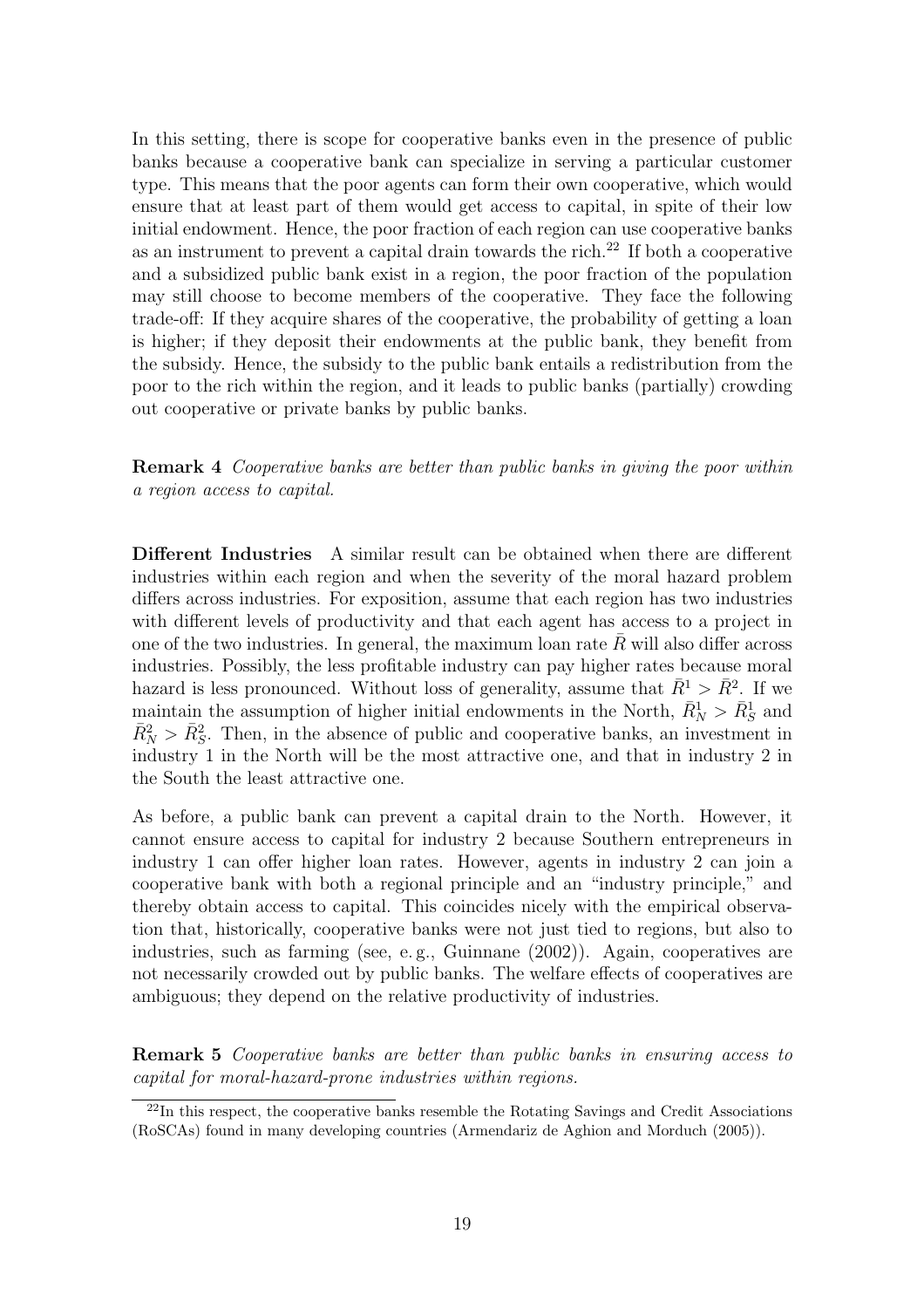## **5.2 Elections on Public Banks**

Up to now, we have assumed that public banks exist for some exogenous reason. Now we will discuss the political economy of the creation of public banks and assume that agents vote in a referendum for or against public banks. For this purpose, we assume the simplest possible voting model, namely majority voting. Since preferences are linearly ordered by individual endowments, equilibrium outcomes under majority voting are well defined and are equal to the preferred outcomes of median voters, i. e., the voters with the median endowments.

Assume first that elections are held at a regional level. Each region is free to decide whether it wants a public bank or not. Then all agents in the poor South will vote for the establishment and subsidization of a Southern public bank. Given that the South establishes a public bank, the rich Northerners are indifferent between having a public bank or not. A public bank in the North does not have to be subsidized; it can offer the capital market rate, and it does not affect the equilibrium allocation. If elections are held at a national level instead, public banks will be established only if the median voter lives in the South. This is the case if the South is more populated than the North. Northerners will always vote against public banks.

**Remark 6** Elections will lead to the establishment of regional public banks if

- 1. elections are held at the regional level, or
- 2. elections are held at the national level and the population in the poor region exceeds that in the rich region.

In a more complex political system, Northerners may offer side payments to Southerners to influence voting. However, it may be difficult to compensate the Southerners for their losses from voting against public banks: The side payment reduces the initial endowment of Northerners and exacerbates the moral hazard problem. Consequently, Northern entrepreneurs can pay lower loan rates and earn higher rents. In extreme cases, this effect may be so strong that they cannot pay large enough compensations to the Southerners to make them vote against public banks.

### **5.3 Mobility**

So far, we have assumed that capital (i. e., endowments) is mobile, but agents are not. Let us now discuss the implications of mobility. Consider our basic framework of Section 3, but assume that agents are free to move between regions. Assume further that there is a Southern public bank, which is subsidized by a (sufficiently high) tax  $T<sub>S</sub>$  collected in the South. Then all Northerners will move to the South if the costs of migration are small enough. Because they can offer higher returns than the original Southerners, they will get the loans from the Southern public bank. Hence, migration increases their probability of getting a loan because they can now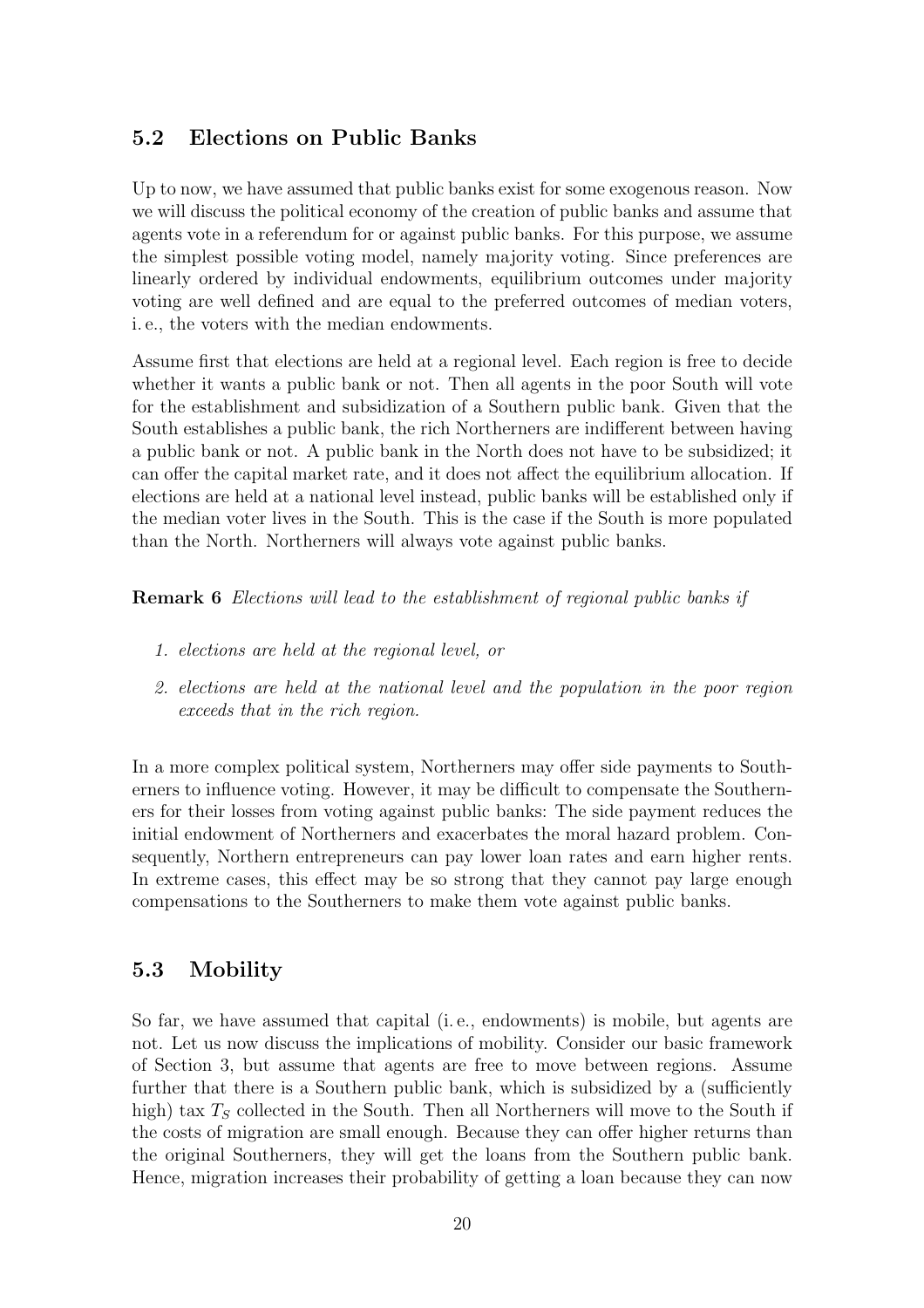tap the Southern funds in addition to the Northern funds. As a consequence, the public bank is of no use for the poor Southerners.

Alternatively, assume that there are elections like those in Section 5.2 and that migration may take place after the election. As above, Northerners will migrate to the region where their access to loans is best. In the absence of public banks, they do not need to migrate; their access to capital markets is the same from anywhere. If public banks are active in the South, Northerners will want to move to the South. There they will obtain loans from the public banks. Consequently, the public bank will no longer need to be subsidized; it can pay a competitive deposit rate even without the subsidy. The outcome is the same as in the situation without public banks or cooperatives. Hence, there is no reason for Southerners to vote for a public bank in the first place; its only effect is the migration of Northerners. In contrast, cooperative banks are not affected by migration because membership can be conditioned on wealth instead of location (exactly as in Remark 4). Therefore, they are not crowded out by public banks.

**Remark 7** If agents can move freely between regions, public banks cannot ensure access to finance for the poor, whereas cooperative banks can still do so.

# **6 Conclusion**

This paper has formalized the idea that regional public banks may help to prevent a capital drain from poor to rich regions. In the absence of public banks, lenders will transfer their funds to the regions where they obtain the highest interest rates. With credit rationing, these will be the regions with the highest endowments (but not necessarily those with the better projects). A public bank can prevent the capital drain if it is sufficiently subsidized. The subsidy allows the public bank to offer a competitive interest rate, so that it is no longer profitable for agents to transfer their funds to another region. Through this mechanism, the public bank allows agents to internalize the intra-regional externality from investing within the region.

We have shown that the same result can be obtained by a cooperative bank that extends loans to its members only. By acquiring a share in the cooperative, an agent gets privileged access to loans. We have shown that, in spite of the relatively low returns paid by the cooperative, in the absence of public banks, agents in the poor region ex ante will always prefer becoming a member of a cooperative with regional principle to depositing in the capital market or at a private bank. Hence, a cooperative can prevent a capital drain to the rich region. However, cooperative banks may be crowded out by public banks. Since a cooperative member has to pay taxes, but will not benefit from the subsidy, agents will prefer to deposit at the public bank if both types of institutions are present.

The equivalence between public and cooperative banks breaks down if one allows for heterogeneity within regions. Public banks are better able to mobilize deposits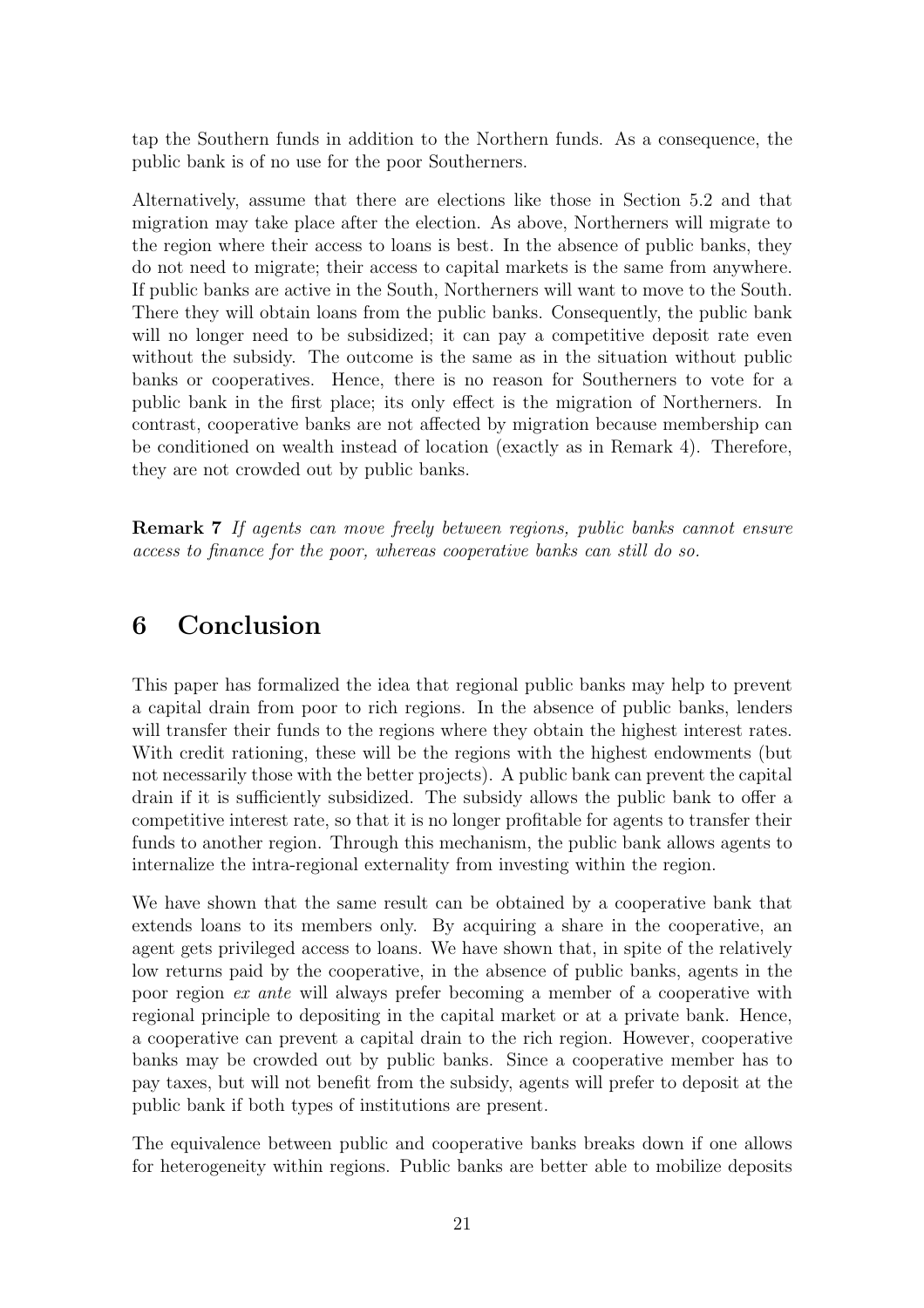from the non-entrepreneur part of the population to whom the membership in a cooperative is of no value. The same is true if there are (non-excludable) positive externalities of production on the non-entrepreneurs (for example, through the creation of new jobs). Due to a free-rider problem, cooperative banks cannot prevent a capital drain, whereas public banks can still do so. In contrast, cooperative banks are better able to serve the poor agents within a region because they can specialize in serving particular customer types. Similarly, they can specialize in certain industries to prevent a capital outflow from moral-hazard-prone industries.

Finally, public banks are more likely to emerge endogenously from elections if such elections are held at the regional level or when the median voter is poor. Moreover, interregional mobility destroys the ability of public banks to prevent a capital outflow from poorer to richer regions.

The results of our model are broadly consistent with the evidence presented in Section 2. There we have shown that regional public banks are rather to be found in countries where the mobility of the population is relatively low, as in Continental Europe. In countries like the United Kingdom and the United States with relatively mobile populations, there are no regional public banks. Our model predicts that in such countries, cooperative banks emerge endogenously because they are better able to ensure access to loans for the poor part of the population. Indeed, cooperative banks or similar institutions (such as the Community Development Financial Institutions) are active in both countries. However, it seems that, in spite of such institutions, there still is an underprovision of loans to certain geographical areas or parts of the population. In the light of our model, this may be because cooperatives cannot mobilize deposits from the non-entrepreneurial part of the population and because social returns to investment are not internalized. In addition, neither a regional public bank, nor a cooperative can ensure access to loans in a region if there are too little regional savings. This would require the intervention of a national institution, such as a national development bank.

Another observation concerns the privatization of savings banks in different countries. More centralized countries like France or Italy privatized their savings banks, whereas more federal countries like Germany and Switzerland did not. In Italy, the major privatization laws (especially the Amato Law and the Ciampi Law) were passed at the national level; the same was true in France. In Germany, the privatization of savings banks would have to be enacted by the Länder, in Switzerland, by the Cantons. Our model predicts a regional opposition to privatization in the latter countries, as observed in reality.

Most of our paper has taken a regional perspective. We have presented arguments why certain regions, or even subgroups within regions, may prefer one or the other banking structure, without stressing the overall welfare effects of varying banking structures. In fact, financial integration, public banks, and cooperative banks do not affect aggregate welfare in our model. Outside of our model, one may think of arguments why a capital drain from richer to poorer region may be desirable or undesirable from an aggregate perspective, both for efficiency and for distributional reasons. In a richer model, one could, for example, allow for differences in the production technologies. In such a model, the capital market would not automatically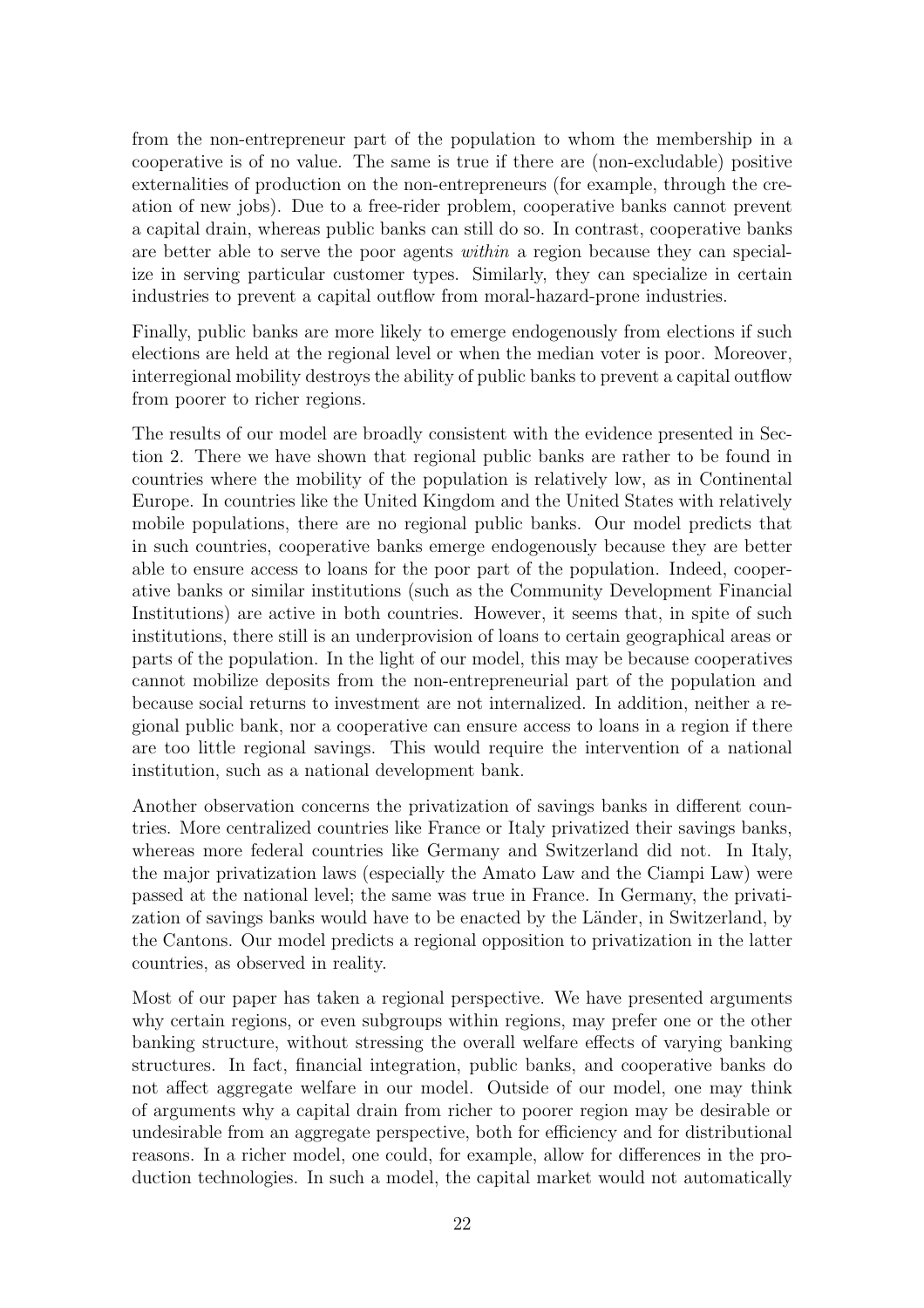direct the capital towards its best use if there were market frictions, such as credit rationing. Therefore, the prevention of a capital drain may also be welfare increasing from an *aggregate* perspective.

We have focused on the potential role of different types of banking institutions in preventing a capital drain. Our model setup allows for a number of alternative solutions to achieve this end. For example, the South could restrict capital flows to the North.<sup>23</sup> Similarly, a taxation of capital flows or a direct subsidization of firms would lead to the same allocation. Hence, we do not claim that public or cooperative banks are the only ways to stop a capital drain. However, they are a rather subtle mechanism to prevent capital flows even in the presence of integrated financial markets.

We have largely ignored the distortions from government intervention in the banking sector. We have also abstracted from governance problems within public banks. In practice, such issues are important and shift the balance towards the cooperative solution (unless there are other, equally severe distortions in the cooperative sector). There is some anecdotic evidence on governance problems in publicly owned banks (think, for example, of Crédit Lyonnais in France, or Bankgesellschaft Berlin in Germany). Also, the evidence in La Porta, Lopez De Silanes, and Shleifer (2002) and Barth, Caprio, and Levine (2001) points towards inefficiencies in public banks. It is unclear, however, whether these findings carry over to the type of institutions analyzed in this paper. In fact, there is little evidence so far that public ownership negatively affects the cost efficiency of savings banks (see Carbó, Gardener, and Williams (2002) and Altunbas, Carbó, and Molyneux (2003)).

We believe that our paper contributes to the current policy debate by pointing towards a benefit of regional public banks that has, in our view, received too little attention. Therefore, the policy prescription regarding privatization may not be as clear-cut as suggested by political discussions. Our paper also suggests that a transformation into joint-stock companies, as in Italy, may not be the best way to proceed when privatizing regional public banks. It is well possible that such a privatization induces a capital drain from already structurally weak regions. According to our model, such a capital drain may be prevented if public banks are instead transformed into cooperative banks, as in France. Such an alternative should be taken into consideration in the countries planning the privatization of public banks. It may also help to avoid the distortions from public bank ownership and from taxation.

The scope of our paper is too narrow to conclusively answer the question whether a privatization of regional public banks is desirable or not. However, we want to emphasize that the costs of inefficiencies have to be weighed against the benefits, such as the prevention of a capital drain from poor regions. An empirical quantification of these costs and benefits still awaits to be done. Finally, our paper predicts

<sup>&</sup>lt;sup>23</sup>However, if the Northern production technology was sufficiently more efficient, a general prohibition of capital flows would not be desirable for the South. A public bank with a limited subsidy would not prevent such welfare-increasing capital flows (compare the discussion in Dixit and Norman (1980), p. 165).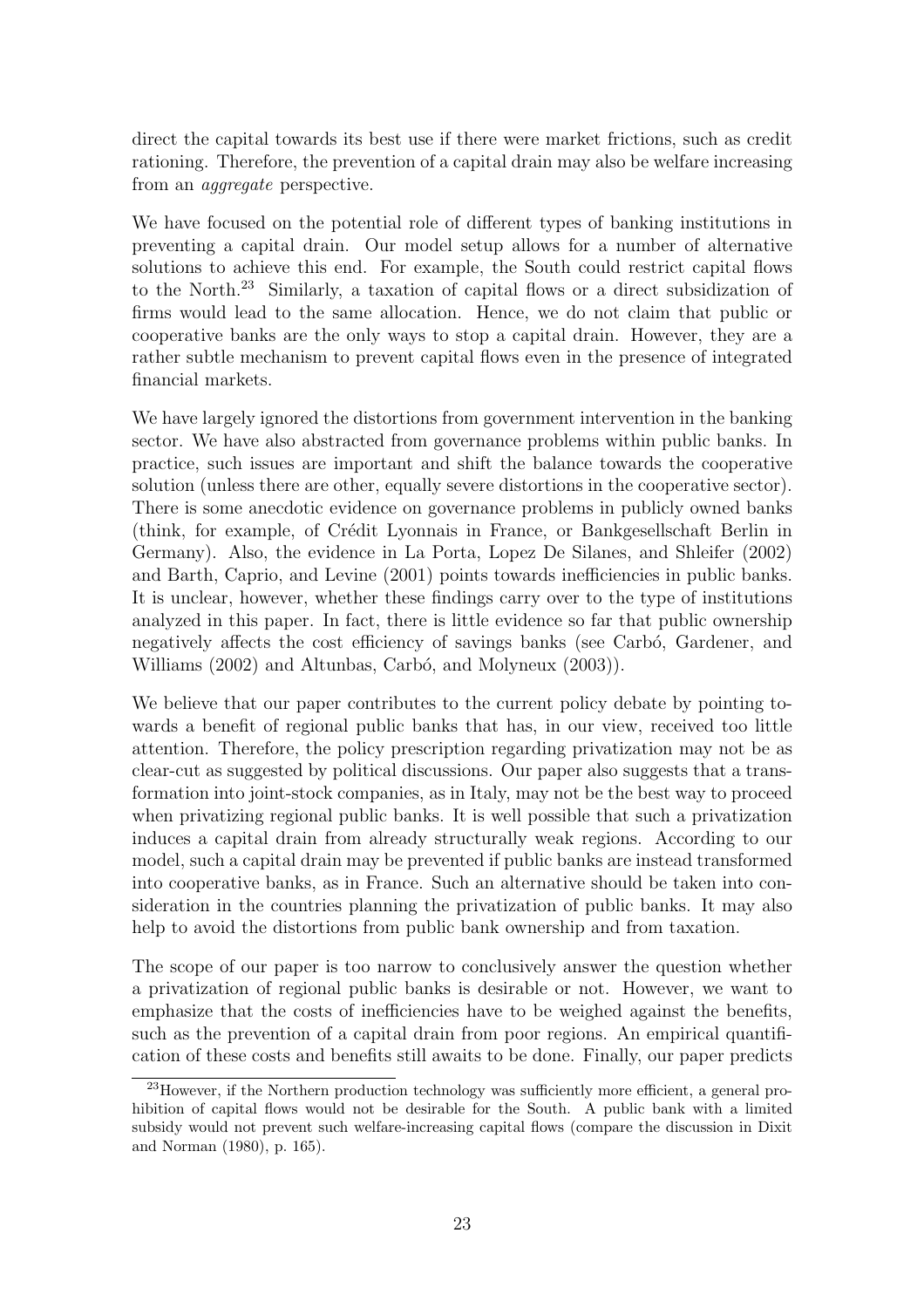a strong regional opposition to the privatization of public banks, especially in federal countries. Therefore, in spite of the widespread critical attitude towards public banks, these are unlikely to disappear in the near future.

# **A Appendix**

### **A.1 Coalition-Proof Nash Equilibrium**

The coalition-proof Nash equilibrium (CPNE) has been introduced by Bernheim, Peleg, and Whinston (1987) for normal form games and a finite number of players, using a recursive definition. For a game with one player, a strategy is a CPNE if and only if it maximizes expected utility. For a game with more than one player, a vector of strategies is a CPNE if and only if (a) it is self-enforcing, and (b) there is no other self-enforcing vector of strategies that leads to a strictly higher expected utility for all players. Here, self-enforcing means that the strategies must be a CPNE for any *subgroup* of players. This definition does not rely on finiteness, hence it can naturally be extended to an infinite number of players, using transfinite recursion.

Note that the CPNE is a refinement of the Nash equilibrium, allowing for deviations by coalitions of agents, and not just individual agents. Thereby, the number of equilibria is reduced. In our context, similarly to Winton's (1995), there is a multitude of (subgame perfect) Nash equilibria. Just to give an example, if  $I > 2E<sub>N</sub>$ , there is a Nash equilibrium in which no project is carried out; all agents keep their endowments. A unilateral deviation is not beneficial, as no project can be carried out. Our equilibrium concept excludes such equilibria because it allows groups of agents to deviate.

A CPNE is defined for normal form games. However, our game has an explicit time structure, so it is natural to write it in extensive form. First, there are some institutional decisions – whether agents want a regional public bank (in an election), or whether they want to become members of a cooperative. Then the capital market opens. Finally, entrepreneurs decide which version of the project to take. As a result, the notion of a CPNE may still be too broad. However, because our model is characterized by complete information, one can require subgame perfection. Again, the definition is recursive. For games that have no (proper) subgames, a vector of strategies is a subgame perfect CPNE if and only if it is a CPNE. For games that have proper subgames, a vector of strategies is a subgame perfect CPNE if and only if (a) it is a CPNE, and (b) for each subgame, the vector of strategies is a subgame perfect CPNE. This completes our definition of the equilibrium concept.

### **A.2 Proofs**

*Proof* of Proposition 1: First (i), we reformulate our model in a more formal way than in the main text and characterize the equilibrium allocation. Second (ii), we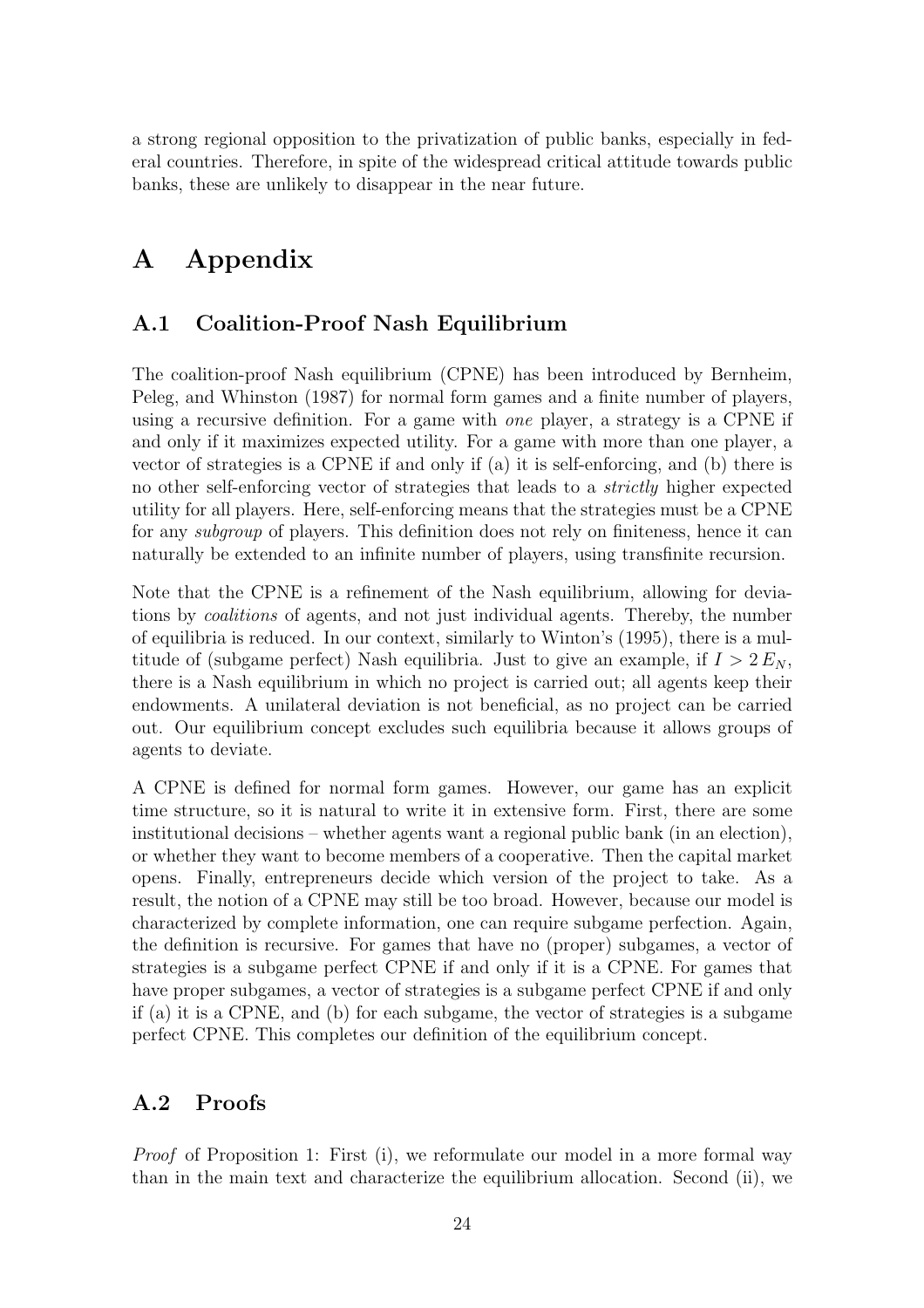show that this allocation is admissible and constitutes a coalition-proof Nash equilibrium. Third (iii), we show that there are no other coalition-proof Nash equilibria.

(i) There is a continuum of agents of measure  $\mu$ . Without loss of generality, agents are represented by a number  $x \in [0; \mu]$ . Each agent x can write debt contracts with any other agent. Denote the net amount borrowed by agent  $x$  from all other agents by  $L(x)$ , and the promised repayment by  $R(x) L(x)$ . For a net lender,  $L(x)$ is negative. If an agent is bankrupt, the actual payment may be below  $R(x) L(x)$ ; in our model, it will be 0 in that case.

Denote the expected payoff of agent x by  $\Pi(x)$ . If an agent does not borrow enough to carry out the project, i.e.,  $L(x) < I - E$ , he becomes a lender, and his expected payoff is  $\Pi(x) = E + L(x) - p_G R(x) L(x)$ . In equilibrium, storage will never be profitable due to (4). An agent who borrows enough, i.e.,  $L(x) \geq I - E$ , will become an entrepreneur and carry out the project because projects have a positive net present value (the entrepreneur's limited liability increases this value even more). Without loss of generality, reorder the set of agents such that  $L(x)$  decreases (weakly) monotonically. Then there is an agent  $\bar{x}$ , such that all agents  $x \leq \bar{x}$  become entrepreneurs, and all agents  $x > \bar{x}$  become lenders.

An admissible allocation is defined by a triple  $(\bar{x}, L(x), R(x))$  that satisfies incentive compatibility, individual rationality, and resource constraints. The incentive compatibility constraint says that it must be optimal for entrepreneurs to choose the safe version of the project. An entrepreneur's expected payoff is

$$
\Pi(x) = \Pi_G(x) = p_G(L(x) + E - I + Y_G - R(x)L(x))
$$

if he chooses the safe version, and, analogously,  $\Pi(x) = \Pi_B(x)$  if he chooses the risky version.<sup>24</sup> The entrepreneur takes the safe project if and only if

$$
R(x) \le 1 - \frac{I - E}{L(x)} + \frac{p_G Y_G - p_B Y_B}{(p_G - p_B) L(x)}.
$$

If  $R(x)$  were above this threshold, lenders would anticipate the choice of the risky project (with negative NPV) and would not provide finance in the first place. This is where subgame perfection comes into play. Plugging the maximum repayment into the entrepreneur's payoff function, the incentive compatibility constraint can be written as

$$
\Pi(x) \ge \underline{\Pi} = \frac{p_G \, p_B \, (Y_B - Y_G)}{p_G - p_B} \quad \forall \, x \le \bar{x}.\tag{IC}
$$

Note that this bound is independent of  $L(x)$ . An increase in  $L(x)$  above the amount necessary to carry out the project increases the minimum repayment by the same amount, but leaves the minimum profit  $\Pi$  for the entrepreneur unchanged.

In addition to incentive compatibility, an admissible allocation has to be feasible and satisfy the following resource constraints,

$$
E + L(x) \ge 0,\tag{RC1}
$$

<sup>&</sup>lt;sup>24</sup>If  $R(x)$  were smaller than 1, the entrepreneur's payoff might be positive even if the project fails. However, lending would be dominated by storage.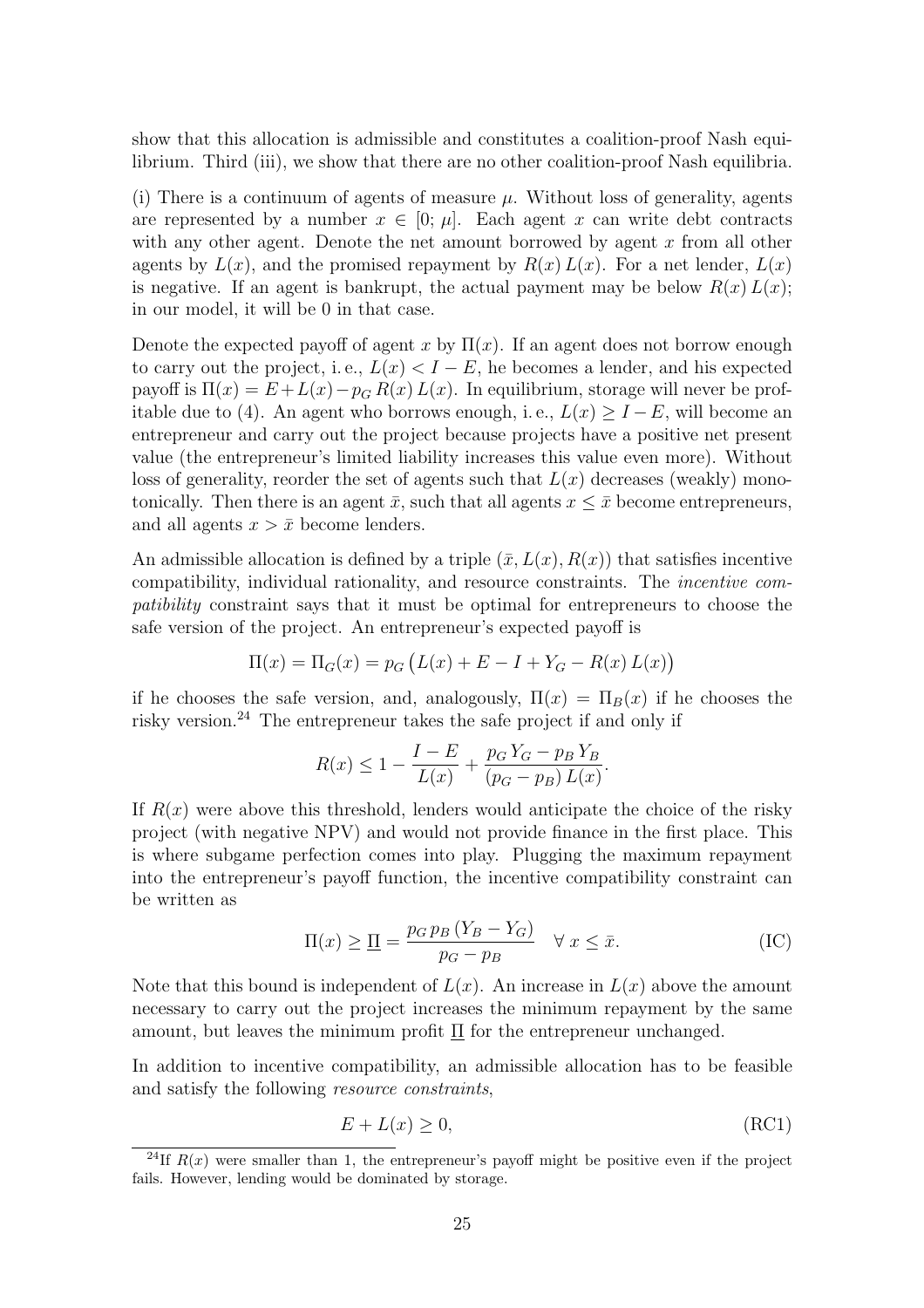$$
\int_0^{\mu} \Pi(x) dx \le \mu E + \bar{x} \left( p_G Y_G - I \right). \tag{RC2}
$$

(RC1) says that a lender cannot lend more than his endowment. (RC2) implies that aggregate payoffs cannot exceed the sum of aggregate endowments plus the surplus produced by the entrepreneurs. (RC2) considers expected payoffs. More precisely, the condition must hold for each state of nature; however, considering expected payoffs suffices for our argument. Furthermore, the payments among agents must add up to zero, i.e.,  $\int_0^{\mu} L(x) dx = 0$  and  $\int_0^{\mu} R(x) L(x) dx = 0$ .

Finally, we consider only those allocations that satisfy conditions (3) and (4) from the main text. (4) ensures that storage is dominated by an investment in the capital market (hence, it can be interpreted as an *individual rationality* constraint). Given (3), entrepreneurs' payoffs are higher than lenders' payoffs; hence, the individual rationality constraint of the entrepreneurs is also satisfied.

The equilibrium allocation described in Proposition 1 can be characterized as follows,

$$
\bar{x} = \mu E/I,\tag{A1}
$$

$$
L(x) = \begin{cases} I - E & \text{if } x \le \bar{x}, \\ -E & \text{if } x > \bar{x}, \end{cases}
$$
 (A2)

$$
R(x) = \bar{R},\tag{A3}
$$

with R as in (2). (A1) implies that the entire capital in the region of  $\mu E$  is invested in projects. (A2) means that entrepreneurs borrow exactly the amount necessary to carry out the project, and lenders lend their entire endowments. According to  $(A3)$ , all debt contracts have the maximum incentive compatible interest rate, R. The allocation leads to expected payoffs of  $\Pi(x) = \Pi$  for all  $x \le \bar{x}$ , and  $\Pi(x) =$  $E\bar{R} = \frac{E}{I-E} p_G \frac{p_G Y_G - p_B Y_B}{p_G - p_B}$  for all  $x > \bar{x}$ . Because of (3), the payoffs for  $x \leq \bar{x}$  (the entrepreneurs) are higher than those for  $x > \bar{x}$  (the lenders).

(ii) We first show that the described allocation is admissible. With  $R = \overline{R}$ , (IC) is satisfied with equality. Moreover, all resource constraints are satisfied (again with equality). Individual rationality is guaranteed by conditions (3) and (4). Hence, the allocation is admissible.

We then confirm that the allocation constitutes a coalition-proof Nash equilibrium by showing that there exists no blocking coalition. Each member  $x$  of a blocking coalition must get a strictly higher payoff than  $\Pi(x)$ . If a group of entrepreneurs forms a coalition, some former entrepreneurs must become lenders. Given that interest rates cannot rise above R due to  $(IC)$ , this would lead to lower expected payoffs for these agents. Hence, entrepreneurs have no incentive to block. If a group of lenders forms a coalition, some of them become entrepreneurs. Again these cannot repay more than  $R$ . Consequently, those lenders that remain lenders get an unaltered repayment. Because not everyone in the coalition is *strictly* better off, the coalition cannot block. Finally, a coalition among lenders and entrepreneurs is not possible because no entrepreneur will be willing to give up his status and become a lender. Consequently, the given allocation is coalition-proof.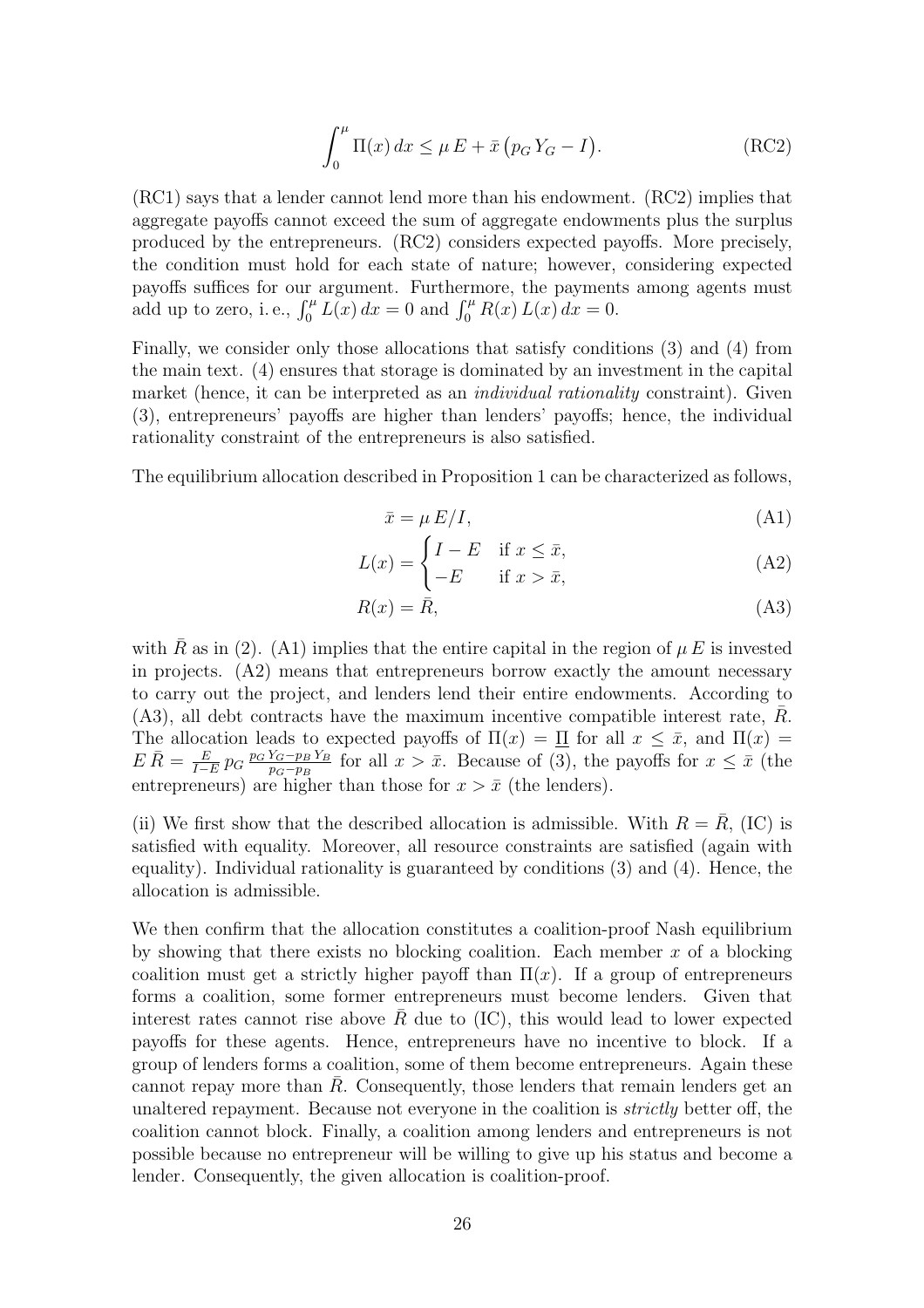(iii) Finally, we show that the equilibrium allocation is unique, subject to the qualifications mentioned in footnote 10.

A deviation from (A1) would imply that less than the entire capital is invested in projects. Then, due to (RC2), some lenders would get an interest rate below  $R$ . These lenders could form a blocking coalition, in which all capital is invested: Some of them would become entrepreneurs, and the others would earn  $R$  on their endowments. The arguments in (ii) show that this coalition is stable.

Consider now deviations from (A2). If the entrepreneurs borrowed less, they could not carry out the projects. Given the positive NPV of projects, all agents are strictly better off if the entrepreneurs borrow enough to carry out projects. If the entrepreneurs borrowed more, they could not pay an interest rate of  $\overline{R}$  on their loans. Then lenders could form a blocking coalition: Some agents would become entrepreneurs; payments would be as in  $(A2)$  and  $(A3)$ ; and every member of the coalition would be strictly better off. Hence, an allocation for which entrepreneurs borrow more than  $I - E$  is not coalition-proof. Lenders cannot lend more than their complete endowment. Also, they will not lend less. Otherwise, they could form a coalition, lend more (and hence increase their own payoffs), and let some agents in the coalition become entrepreneurs (who would earn even more).

Finally, we consider  $(A3)$ . Interest rates above R would violate incentive compatibility. Interest rates below  $R$  would imply that lenders could form a coalition; some would become entrepreneurs, and the others would lend at a rate  $\overline{R}$ , which would strictly increase payoffs. Hence, deviations from (A3) are not coalition-proof.

Proof of Proposition 2: We separately discuss the two regimes described in the proposition.

Consider first the case where  $\mu_N (I - E_N) > \mu_S E_S$ , i.e., the North is relatively large. We show by contradiction that the interest rate is equal to  $\bar{R}_N$  and that no Southerners are going to be entrepreneurs. Assume that a strictly positive measure of Northern entrepreneurs offer a rate below  $R_N$  (a rate above  $R_N$  is precluded by the moral hazard problem). Then there will be a blocking coalition of Northern lenders (who become entrepreneurs and can offer up to  $\bar{R}_N$ ) and other lenders (Northerners or Southerners, who remain lenders, but get a higher interest rate than before). Southerners can never become entrepreneurs, because they can pay at most  $R<sub>S</sub>$  $\bar{R}_N$ . Hence, the coalition-proof equilibrium is determined by  $R = \bar{R}_N$ , and there are no Southern entrepreneurs.

Compared to autarky, welfare increases in the North because some Northerners who were lenders under autarky can become entrepreneurs under financial integration, which increases their rents due to credit rationing; for those who remain lenders or entrepreneurs, the rents are the same as under autarky. In turn, this implies that expected welfare decreases in the South because aggregate welfare remains constant. Note, however, that those Southern lenders who remain lenders benefit from the higher interest rates in the global capital market.

Now discuss the case where  $\mu_N (I - E_N) < \mu_S E_S$ , i.e., the South is relatively large. Then the interest rate will be equal to  $R<sub>S</sub>$ , and all Northerners plus some Southerners will be entrepreneurs. Assume now that a strictly positive measure of lenders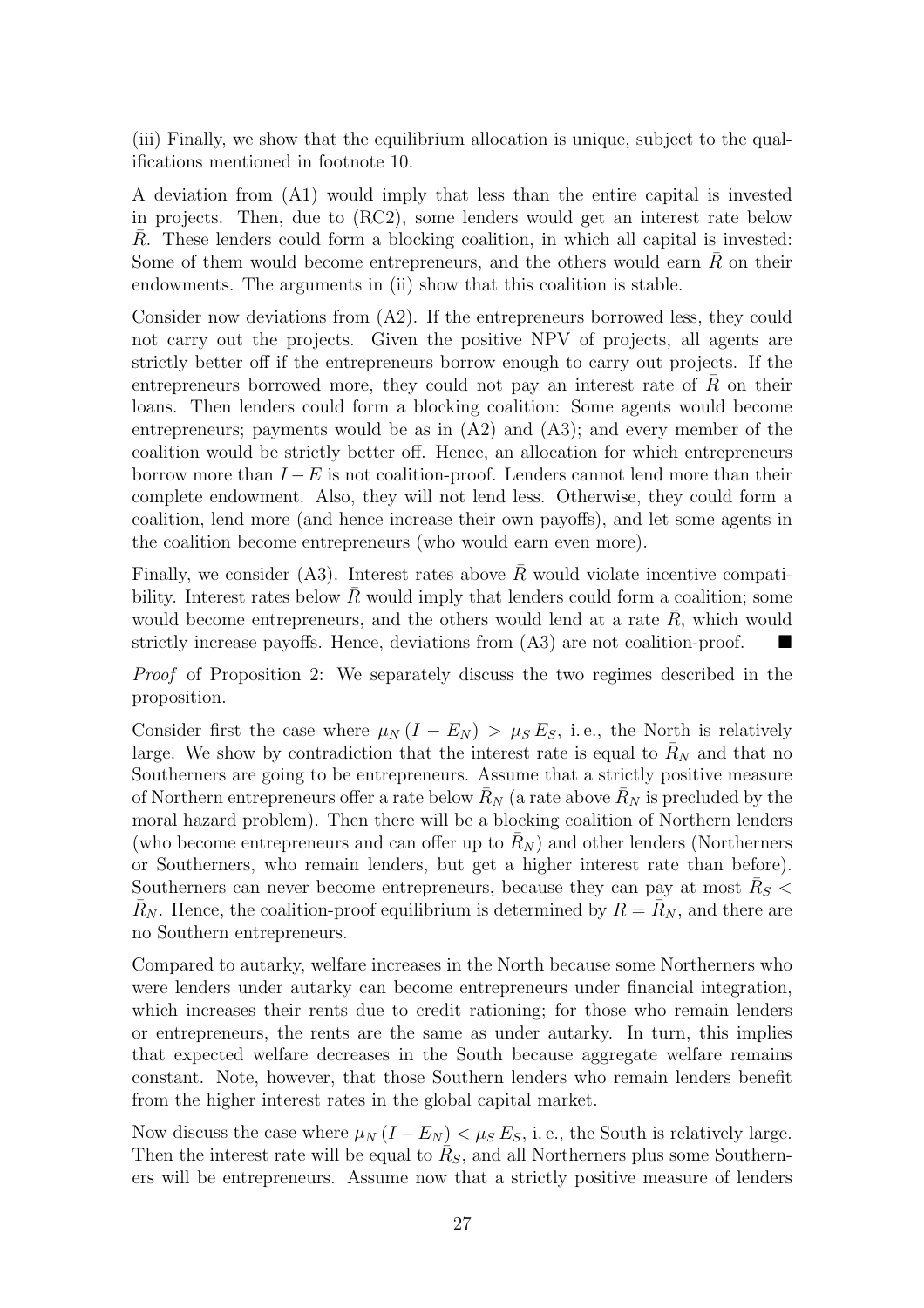are promised an interest rate below  $\bar{R}_s$ . Then these lenders can form a blocking coalition: Some of them become entrepreneurs and pay the other members of the group  $\bar{R}_s$ , and everybody in the group is strictly better of. Assume alternatively that a strictly positive measure of entrepreneurs offer an interest rate R above  $R<sub>S</sub>$ . These can only be Northerners because the Southern entrepreneurs can offer no more than  $R<sub>S</sub>$ . Then those Northerners who pay above  $R<sub>S</sub>$  can approach those lenders who are promised only  $\bar{R}_S$  and offer them a rate that is higher than  $\bar{R}_S$ , but still below  $\hat{R}$ . Everybody in this group is strictly better off, hence the group can form a blocking coalition. Finally, assume that a strictly positive measure of Northerners are lenders instead of entrepreneurs. Then these Northerners can approach some Southern lenders (who get a rate of  $\bar{R}_s$ ) and offer them a slightly higher rate. Again, everybody in this group is strictly better off – the group blocks.

Financial integration decreases welfare in the South because some Southerners who were entrepreneurs under autarky become lenders under financial integration, which decreases rents under credit rationing. For those who stay lenders or entrepreneurs, the rents are the same as under autarky. Analogously to above, this implies that expected welfare increases in the North.

As argued in the text, an equilibrium in which Southerners lend only within the region is not time consistent because this would not be a coalition-proof Nash equilibrium in the second stage of the game. Southerners cannot commit to lending only to Southerners. The subgame perfect coalition-proof equilibrium is unique. This can be shown like in Proposition 1. This also applies to all other propositions and remarks. Summing up, the equilibrium is as described in the proposition. In both regimes, capital has flowed from the South (the poor region) to the North (the rich region), increasing expected welfare in the North, but decreasing welfare in the South.

Proof of Remark 1: We first show that a global private bank can do no better than to replicate the capital market outcome. We then analyze whether a private bank can specialize in serving one of the two regions and thereby deviate from the capital market.

If a global private bank sets the same interest rates as the capital market, it will make zero profits because its interest margin is equal to zero. If the bank tried to make a positive profit by offering a lower deposit rate, it would not be able to attract any deposits; this implies zero profits. If the bank instead demanded a higher loan rate from entrepreneurs, the entrepreneurs would take the risky projects. The lenders would anticipate the entrepreneurs' risk-taking and would again not be willing to deposit their funds at the bank. Hence, a bank that deviates from equilibrium loan and deposit rates (or bond prices) will end up with zero volume. In order to stay in business, the bank must offer the same rates as the capital market.

The question is then whether private banks can specialize in serving only one of the two regions. If  $\mu_N (I - E_N) > \mu_S E_S$ , the capital market offers lenders an interest rate  $\overline{R}_N$ . A private bank that finances only Southern entrepreneurs can offer a maximum deposit rate of  $R<sub>S</sub>$ . At this rate, it would not attract any deposits. A bank that invests in the North only replicates the capital market outcome. Only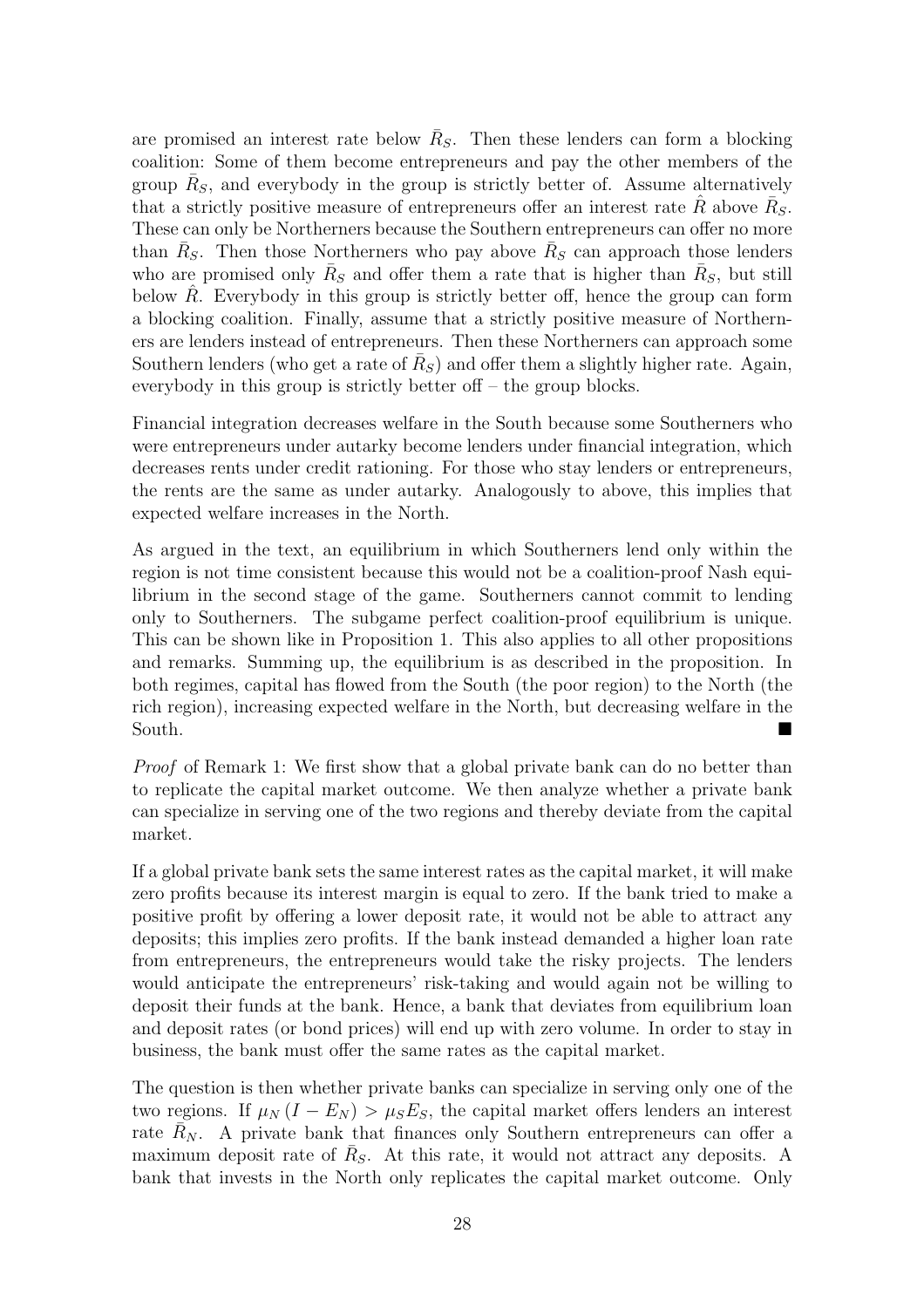those Northerners who cannot become entrepreneurs through the capital market would consider depositing at the private bank. Those who become entrepreneurs are indifferent between borrowing from the bank or in the capital market.

If  $\mu_N (I - E_N) < \mu_S E_S$ , the market rate is  $\bar{R}_S$ . A Northern private bank is not possible because it would not attract any deposits. All Northerners who do not receive loans from the bank would access the capital market. A Southern private bank only replicates the capital market outcome. Its loan business is restricted to those Southerners who could also become entrepreneurs through the capital market. If it granted more loans to the South, some Northern entrepreneurs would not be able to get loans. This outcome would not be coalition-proof; the Northerners without loans could approach Southern lenders and offer higher interest rates.

In both cases, regional banks replicate only the function of the capital market. In particular, they cannot help to prevent the capital drain.

The *proofs* of Propositions 3 and 4 and Remarks 2 to 7 are given in the main text.

## **References**

- ALTUNBAS, Y., S. CARBÓ, AND P. MOLYNEUX (2003): "Ownership and Performance in European and US Banking - A Comparison of Commercial, Co-operative and Savings Banks," unpublished manuscript.
- APGAR, W. C., AND M. DUDA (2003): "The Twenty-Fifth Anniversary of the Community Reinvestment Act: Past Accomplishments and Future Regulatory Challenges," Discussion paper, Federal Reserve Bank of New York Economic Policy Review.
- ARMENDARIZ DE AGHION, B., AND J. MORDUCH (2005): The Economics of Microfinance. MIT Press, Cambridge, Massachusetts.
- ATKINSON, A. B., AND J. E. STIGLITZ (1980): Lectures on Public Economics. McGraw Hill, London.
- BANERJEE, A. (1997): "A Theory of Misgovernance," Quarterly Journal of Economics, 112(4), 1289–1332.
- BANERJEE, A., T. BESLEY, AND T. W. GUINNANE (1994): "Thy Neighbor's Keeper: The Design of a Credit Cooperative, with Theory and a Test," Quarterly Journal of Economics, 109(2), 491–515.
- Barth, J. R., G. Caprio, and R. Levine (2001): "Banking Systems Around the Globe: Do Regulations and Ownership Affect Performance and Stability?," in Prudential Supervision: What Works and What Doesn't, ed. by F. S. Mishkin, pp. 31–88. Chicago and London: The University of Chicago Press.

<sup>(2004): &</sup>quot;Bank Regulation and Supervision: What Works Best?," Journal of Financial Intermediation, 13(2), 205–248.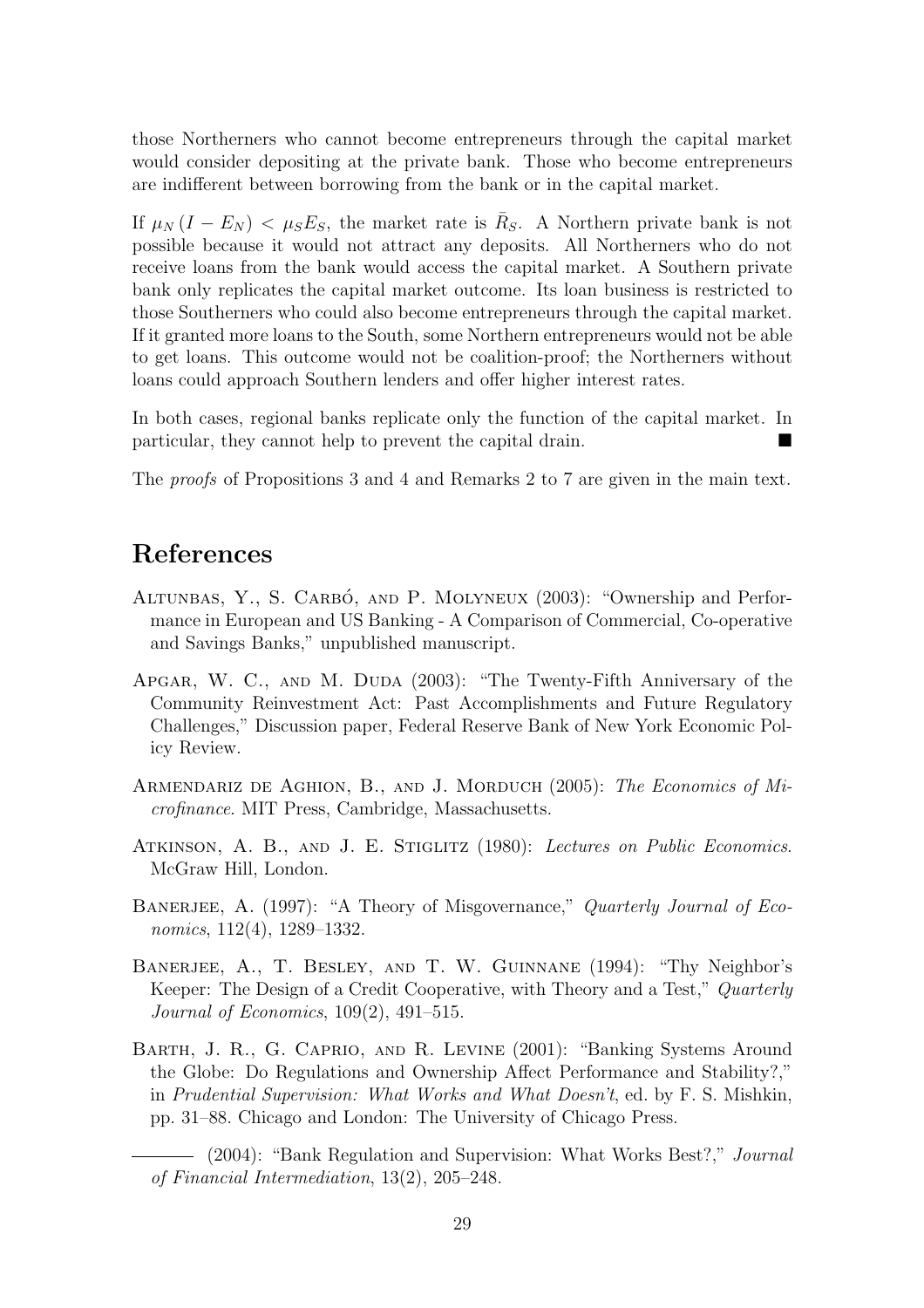- Bernheim, B. D., B. Peleg, and M. D. Whinston (1987): "Coalition-proof Nash Equilibria. I. Concepts," *Journal of Economic Theory*, 42(1), 1–12.
- BESTER, H., AND M. HELLWIG (1987): "Moral Hazard and Equilibrium Credit Rationing: An Overview of the Issues," in Agency Theory, Information, and Incentives, ed. by G. Bamberg, and K. Spreman, pp. 135–166. Springer, Heidelberg.
- BOYD, J. H., E. C. PRESCOTT, AND B. D. SMITH (1988): "Organizations in Economic Analysis," Canadian Journal of Economics, 19(3), 477–491.
- BOYD, J. H., AND B. D. SMITH (1997): "Capital Market Imperfections, International Credit Markets, and Nonconvergence," Journal of Economic Theory, 73(2), 335–364.
- Calomiris, C. W. (2000): U. S. Bank Deregulation in Historical Perspective. Cambridge University Press, Cambridge.
- Caprio, G., and M. S. Martinez Peria (2000): "Avoiding Disaster: Policies to Reduce the Risk of Banking Crises," Egyptian Center for Economic Studies, Working Paper, No. 47.
- CARBÓ, S., E. P. M. GARDENER, AND J. WILLIAMS (2002): "Efficiency in Banking: Empirical Evidence from the Savings Banks Sector," Manchester School, 70(2), 204–228.
- Carletti, E., H. Hakenes, and I. Schnabel (2005): "The Privatization of Italian Savings Banks — A Role Model for Germany?," DIW Quarterly Journal of Economic Research, 2005(4), forthcoming.
- COLOMBO, L., AND G. TURATI (2004): "The Role of Local Real and Financial Variables in Banking Industry Consolidation: The Case of Italy," unpublished manuscript.
- Deutsche Bank (2005): "Savings Bank Reform in France: Plus ca change, plus ca reste - presque - le mˆeme," Discussion paper, EU Monitor No. 22, 3 May 2005.
- DIXIT, A. K., AND V. NORMAN (1980): Theory of International Trade. Cambridge University Press, Cambridge.
- Gale, D., and M. Hellwig (1985): "Incentive-Compatible Debt Contracts: The One-Period Problem," Review of Economic Studies, 52(4), 647–663.
- Gerschenkron, A. (1962): Economic Backwardness in Historical Perspective. Harvard University Press, Cambridge, Massachusetts.
- GERTLER, M., AND K. ROGOFF (1990): "North-South Lending and Endogenous Domestic Capital Market Inefficiencies," Journal of Monetary Economics, 26(2), 245–266.
- GÄRTNER, S. (2003): Sparkassen als Akteure einer integrierten Regionalentwicklung: Potential für die Zukunft oder Illusion? Graue Reihe des Instituts Arbeit und Technik 2003-05.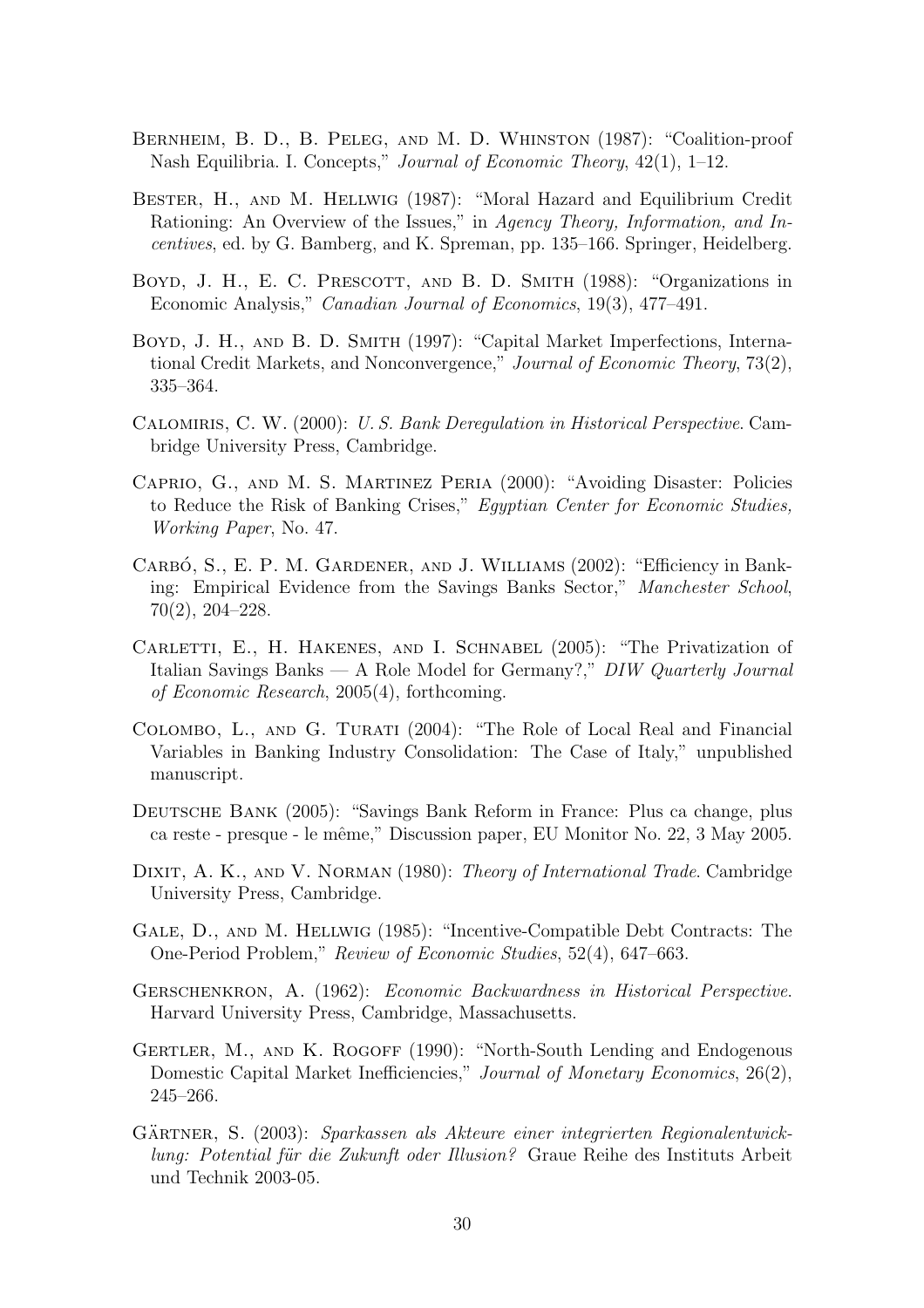Guinnane, T. W. (2001): "Cooperatives as Information Machines: German Rural Credit Cooperatives, 1883-1914," Journal of Economic History, 61(2), 366–389.

(2002): "Delegated Monitors, Large and Small: Germany's Banking System, 1800-1914," Journal of Economic Literature,  $40(1)$ , 73-124.

- HART, O., A. SHLEIFER, AND R. W. VISHNY (1997): "The Proper Scope of Government: Theory and an Application to Prisons," Quarterly Journal of Economics, 112(4), 1127–1162.
- Krugman, P. (1991): "Increasing Returns and Economic Geography," Journal of Political Economy, 99(3), 483–499.
- La Porta, R., F. Lopez De Silanes, and A. Shleifer (2002): "Ownership Of Banks," Journal of Finance, 57(1), 265–302.
- Lucas, R. E. (1990): "Why Doesn't Capital Flow from Rich to Poor Countries?," American Economic Review, Papers and Proceedings, 80(2), 92–96.
- MA, C.-H., AND B. D. SMITH (1996): "Credit Market Imperfections and Economic Development: Theory and Evidence," Journal of Development Economics,  $48(2)$ , 351–387.
- Matsuyama, K. (2005): "Credit Market Imperfections and Patterns of International Trade and Capital Flows," Journal of the European Economic Association, 3(3), 714–723.
- MORRISON, A. D., AND L. WHITE (2004): "Financial Liberalisation and Capital Regulation in Open Economies," Discussion Paper 2004-FE-10, Oxford Financial Research Centre.
- Sapienza, P. (2004): "The Effects of Government Ownership on Bank Lending," Journal of Financial Economics, 72(2), 357–384.
- SHLEIFER, A., AND R. W. VISHNY (1994): "Politicians and Firms," Quarterly Journal of Economics, 109(4), 995–1025.
- SMITH, B. D., AND M. STUTZER (1995): "A Theory of Mutual Formation and Moral Hazard with Evidence from the History of the Insurance Industry," Review of Financial Studies, 8(2), 545–577.
- STIGLITZ, J. E., AND A. WEISS (1981): "Credit Rationing in Markets with Imperfect Information," American Economic Review, 71(3), 393–410.
- Winton, A. (1995): "Delegated Monitoring and Bank Structure in a Finite Economy," Journal of Financial Intermediation, 4(1), 158–167.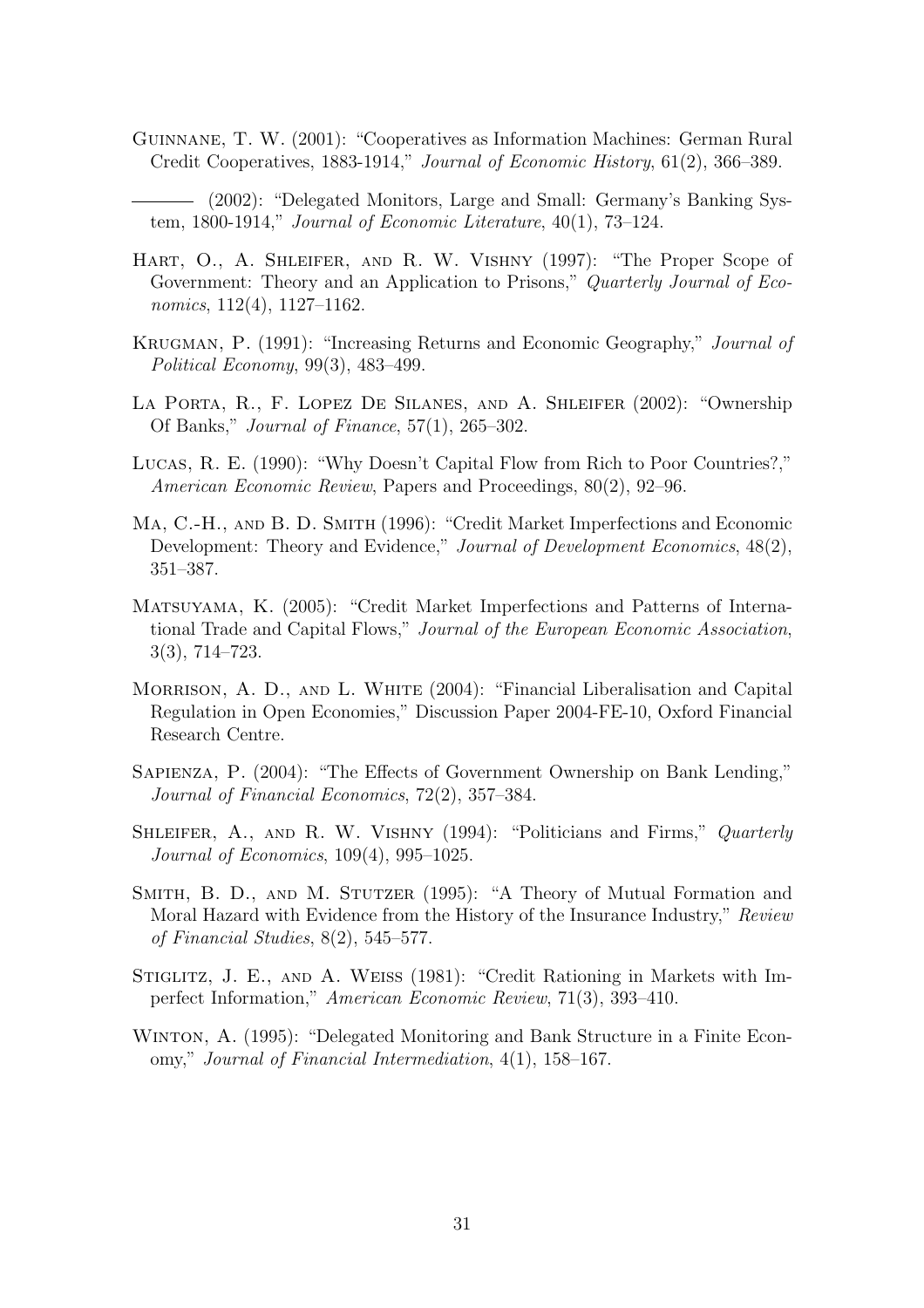#### **Max Planck Institute for Research on Collective Goods**

#### **Preprints 2006**

- 136. Martin Hellwig: Zur Kategorie der Kausalität in den Wirtschaftswissenschaften. 2006/10.
- 135. Felix Höffler / Madjid Kübler: Demand for storage of natural gas in northwestern Europe. A simulation based forecast 2006-2030. 2006/9.
- 134. Dorothea Alewell / Andreas Nicklisch: Wage Differentials, Fairness and Social Comparison: An experimental study of the Co-Employment of Permanent and Temporary Agency Workers. 2006/8.
- 133. Stefan Magen, Zur Interaktion von Recht und sozialen Normen bei der dezentralen Bereitstellung von Gemeinschaftsgütern. 2006**/7.**
- 132. Felix Bierbrauer, Distortionary Taxation and the Free-Rider Problem. 2006/6.
- 131. Felix Höffler, Tobias Wittmann, Netting of capacity in interconnector auctions. 2006/5.
- 130. Andreas Nicklisch / Eyal Ert, Noisy commitments: The impact of information accuracy on efficiency. 2006/4.
- 129. Anne van Aaken, Begrenzte Rationalität und Paternalismusgefahr: Das Prinzip des schonendsten Paternalismus. 2006/3.
- 128. Jörn Lüdemann, Die Grenzen des homo oeconomicus und die Rechtswissenschaft. 2006/2.
- 127. Christoph Engel, The Difficult Reception of Rigorous Descriptive Social Science in the Law. 2006/1.

#### **Preprints 2005**

- 126. Martin Hellwig, The Undesirability of Randomized Income Taxation under Decreasing Risk Aversion. 2005/27.
- 125. Christoph Engel, Voice over IP. Competition Policy and Regulation. 2005/26.
- 124. Felix Bierbrauer: Optimal Income Taxation and Public Good Provision in a Two-Class Economy. 2005/25.
- 123. Frank P. Maier-Rigaud / Peter Martinsson / Gianandrea Staffiero: Ostracism and the Provision of a Public Good. Experimental Evidence. 2005/24.
- 122. Martin Hellwig, A Contribution to the Theory of Optimal Utilitarian Income Taxation. 2005/23.
- 121. Stefan Magen, Fairness, Eigennutz und die Rolle des Rechts. Eine Analyse auf Grundlage der Verhaltensökonomik. 2005/22.

forthcoming in: Christoph Engel/Markus Englerth/Jörn Lüdemann/Indra Spiecker gen. Döhmann (Eds.), Recht und Verhalten, 2006

120. Christoph Engel, Verhaltenswissenschaftliche Analyse: eine Gebrauchsanweisung für Juristen. 2005/21.

forthcoming in: Christoph Engel/Markus Englerth/Jörn Lüdemann/Indra Spiecker gen. Döhmann (Eds.), Recht und Verhalten, 2006

119. Stefan Bechtold, Trusted Computing: rechtliche Probleme einer entstehenden Technologie. 2005/20.

published in: Computer und Recht, 2005, p. 393-404

118. Martin Hellwig: Market Discipline, Information Processing, and Corporate Governance. 2005/19.